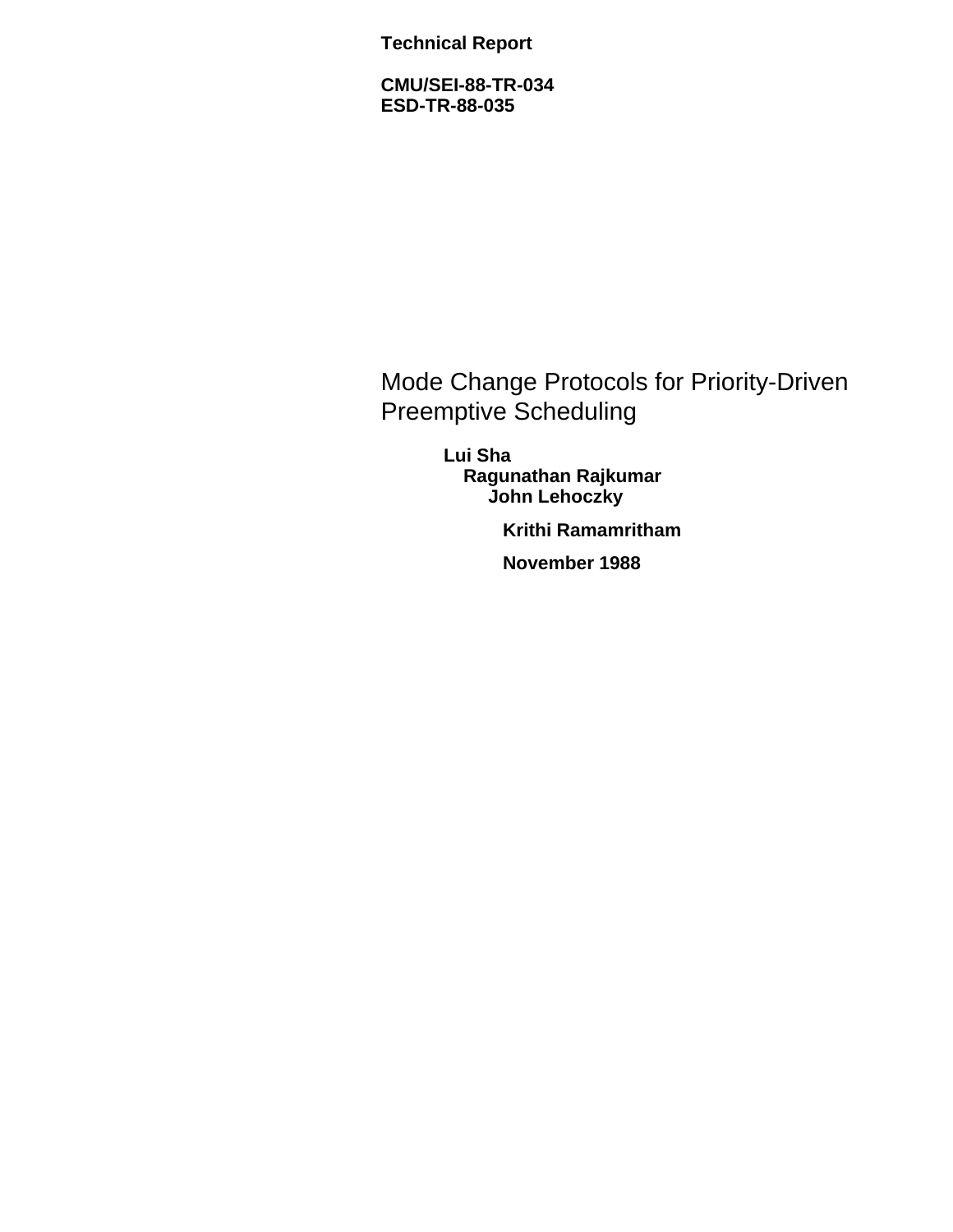**Technical Report CMU/SEI-88-TR-034 ESD-TR-88-035 November 1988**

# Mode Change Protocols for Priority-Driven Preemptive Scheduling



## **Lui Sha**

Real-Time Scheduling in Ada Project

# **Ragunathan Rajkumar John Lehoczky**

Carnegie Mellon University

# **Krithi Ramamritham**

University of Massachusetts

Approved for public release. Distribution unlimited.

JPO approval signature on file.

#### **Software Engineering Institute** Carnegie Mellon University

Pittsburgh, Pennsylvania 15213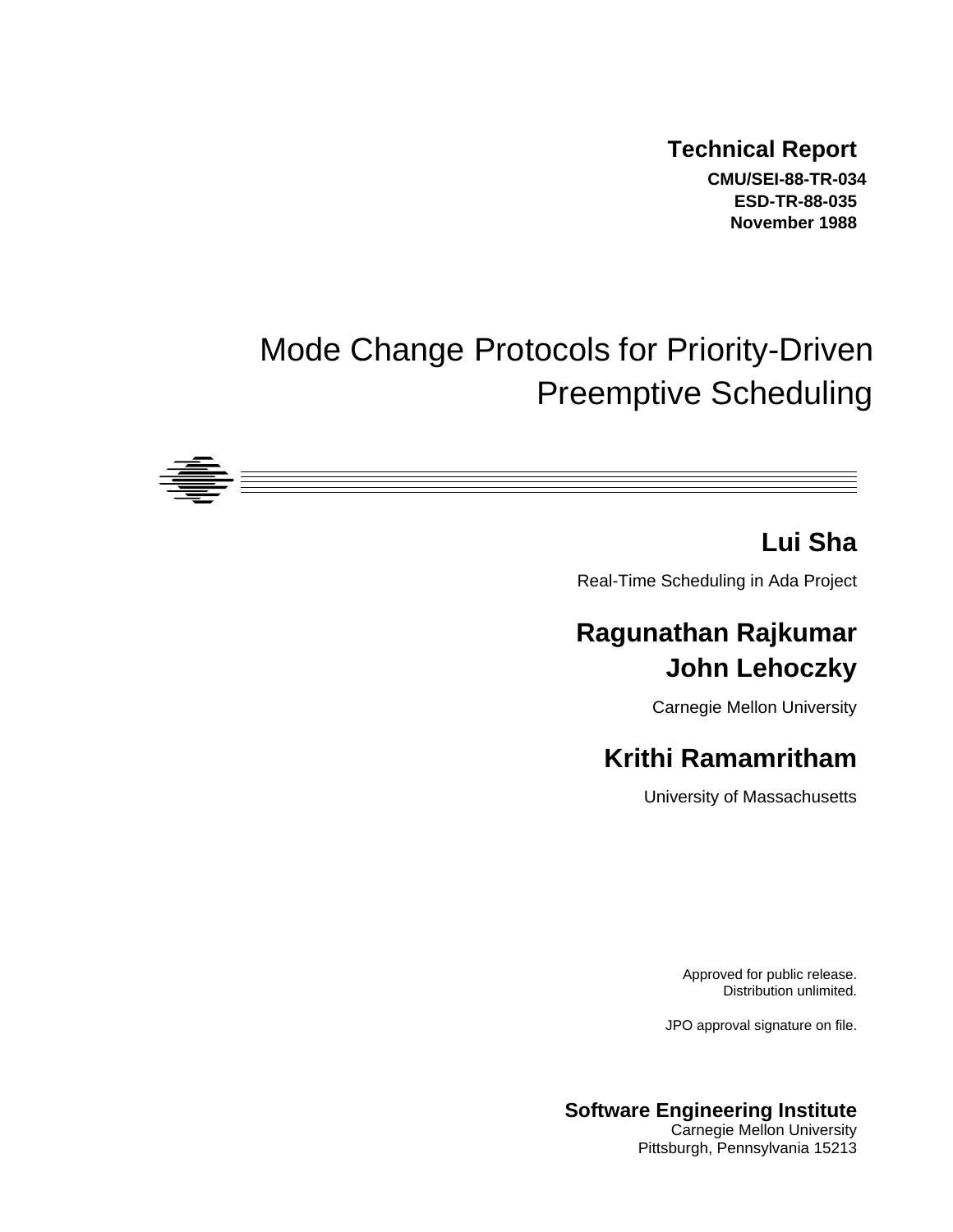#### **Mode Change Protocols for Priority-Driven Preemptive Scheduling**

**Abstract**: In many real-time applications, the set of tasks in the system as well as the characteristics of the tasks change during system execution. Specifically, the system moves from one mode of execution to another as its mission progresses. A mode change is characterized by the deletion of some tasks, addition of new tasks, or changes in the parameters of certain tasks, e.g., increasing the sampling rate to obtain a more accurate result. This paper discusses a protocol for systematically accomplishing mode change in the context of a priority-driven preemptive scheduling environment.

## **1. Introduction**

To successfully develop a large-scale real-time system, we must be able to manage both the logical complexity and timing complexity by using a disciplined approach. The logical complexity is addressed by software engineering methodology, while the timing complexity is addressed by research in real-time scheduling algorithms [2, 3, 5, 6, 7, 8, 10, 12, 14]. An important class of scheduling algorithms is known as static priority scheduling algorithms. These algorithms have several attractive properties. First, they are simple to implement. Second, they have good performance. The utilization bound of a randomly chosen periodic task set is 88% [4], while the worst-case bound for any task set is 69% [7]. In many applications, periodic tasks are often harmonic or nearly harmonic, and this leads to utilization bounds at or near 100%.

In addition to good performance found in practice, static priority scheduling algorithms are analyzable for a wide variety of practical conditions such as the scheduling of a mixture of periodic and aperiodic tasks [3], the handling of transient overloads [11], and the effect of using semaphores [12] and Ada rendezvous [1] for synchronization. From a software engineering point of view, these algorithms translate complex timing constraints into simple resource utilization constraints. As long as the utilization constraints of the CPU, I/O channels and communication media are observed, the deadlines of periodic tasks and the response time requirements of aperiodic tasks will both be met [2]. This means that the realtime software can be modified freely as long as the utilization bounds are observed. Furthermore, should there be a transient overload, the tasks that will miss deadlines will miss them in reverse order of importance, and the number of tasks missing their deadlines will be a function of the overload [11].

However, in many applications neither the task set nor the task parameters can remain static throughout the mission. A change in operational mode often leads to the modification of task parameters (e.g., task period and execution time) as well as the addition of some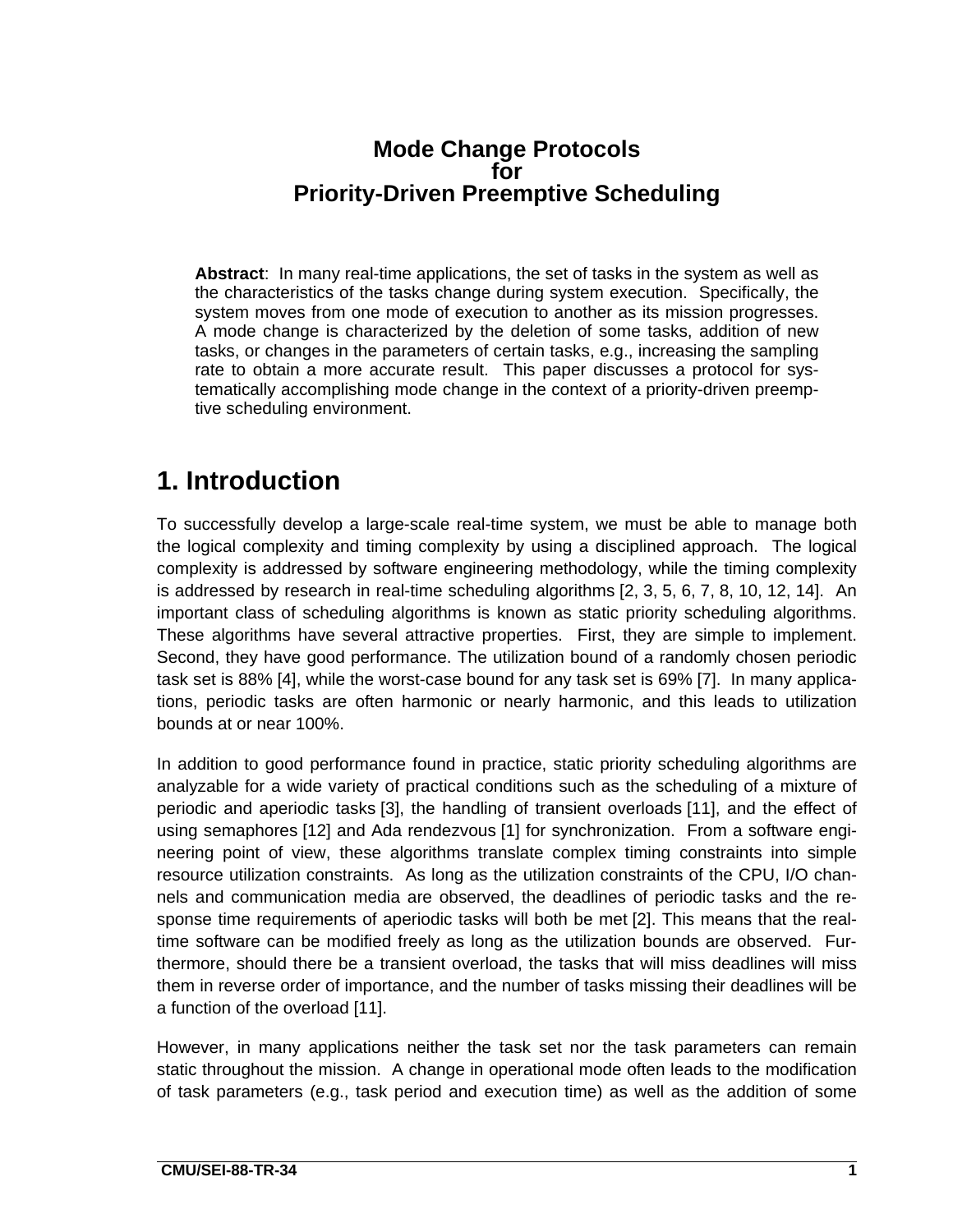new tasks and deletion of some existing tasks. For example, a phase array radar can adjust its sampling rate for the tracking task. Generally speaking, there are two types of mode change issues: application issues and runtime management issues. Application issues deal with the semantics of mode change: the condition for initiating a mode change, the set of tasks to be replaced or modified, and the sequence in which to carry out the mode change activities. In this paper, we do not address the application issues of mode change. We assume that when a mode change is initiated, we are given a list of tasks to be modified, added or deleted, and the sequence to do so.

The focus of this paper is on the runtime management of the mode change process. Specifically, we focus upon the scheduling of mode change activities and of tasks during the transition period of mode change. Our objective is to accomplish the mode change process quickly subject to keeping the consistency of shared data and to meeting the deadlines of tasks that must execute before, during, and after a mode change. This paper is organized as follows. In Section 2, we first review the rate-monotonic algorithm and the priority ceiling protocol for scheduling periodic tasks since our mode change protocol will be designed to be compatible with them. In Section 3, we develop the basic mode change protocol and analyze the properties of the basic protocol. In Section 4, we first examine some possible alternatives to the basic protocol. Next, we consider the interplay between this basic protocol and other scheduling issues, namely, the period transformation method for maintaining stability under transient overload and the server algorithms for scheduling both periodics and aperiodics. Finally in Section 5, we present the concluding remarks.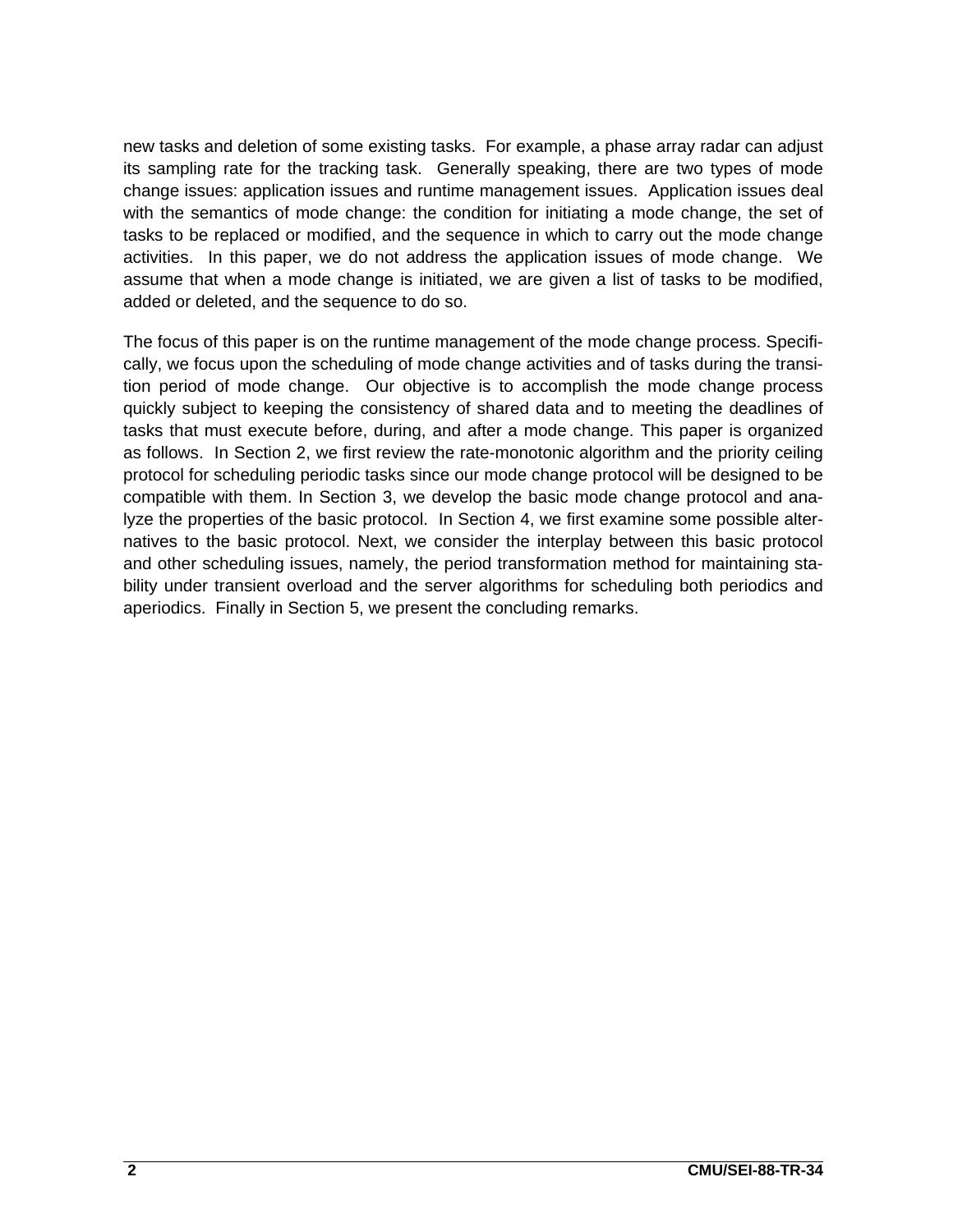# **2. Scheduling Periodic Tasks**

In this section, we first review the rate-monotonic scheduling algorithm for independent periodic tasks and then review the priority ceiling protocol designed for the synchronization of periodic tasks using the rate-monotonic scheduling approach. We shall first define the basic concepts and state our assumptions before presenting a review of the scheduling algorithms. A job J with execution time  $C$  is a sequence of instructions that will continuously use the processor until its completion if it is executing alone on the processor. That is, we assume that a job J does not suspend itself, say for I/O operations; however, such a situation can be accommodated by defining two or more jobs. In addition, we assume that the critical section of a job is *properly* nested and a job will release all of its locks, if it holds any, before or at the end of its execution. In all our discussions below, we assume that jobs  $J_1, J_2, \cdots$ ,  $J<sub>n</sub>$  are listed in descending order of priority with  $J<sub>1</sub>$  having the highest priority. A periodic task  $\tau$  is a sequence of the same type of job J occurring at regular intervals,  $\{kT, k = 0, 1, 2, \ldots\}$  $\cdots$ }, where T is the period of task τ. An aperiodic task is a sequence of the same type of job occurring at irregular intervals. Each task is assigned a fixed priority P, and every job of the same task is initially assigned that task's priority. If several jobs are eligible to run, the highest priority job will be run. Jobs with the same priority are executed in a first-come first-serve discipline. When a job J is forced to wait for the execution of lower priority jobs, job  $J$  is said to be "blocked." When a job waits for the execution of higher priority jobs or equal priority jobs that have arrived earlier, it is not considered as blocked.

#### **2.1. Scheduling Independent Periodic Tasks**

Tasks are considered as independent if they do not synchronize their executions with each other. Given a set of independent periodic tasks, the rate-monotonic scheduling algorithm gives a fixed priority to each task and assigns higher priorities to tasks with shorter periods. A task set is said to be "schedulable" if all its deadlines are met, i.e., if every periodic task finishes its execution before the end of its period. Any set of independent periodic tasks is schedulable by the rate-monotonic algorithm if the condition of Theorem 1 is met [7].

**Theorem 1:** A set of *n* independent periodic tasks scheduled by the ratemonotonic algorithm will always meet its deadlines, for all task phasings, if

$$
\frac{C_1}{T_1} + \cdots + \frac{C_n}{T_n} \le n(2^{1/n-1})
$$

where  $C_i$  and  $T_i$  are the execution time and period of task  $\tau_i$  respectively.

Theorem 1 offers a sufficient (worst-case) condition that characterizes the schedulability of the rate-monotonic algorithm. This bound converges to 69% ( $ln 2$ ) as the number of tasks approaches infinity. Table 2-1 shows values of the bound for 1 to 10 tasks.

The utilization bound of Theorem 1 is very pessimistic because the worst-case task set is contrived and rather unlikely to be encountered in practice. For a randomly chosen task set,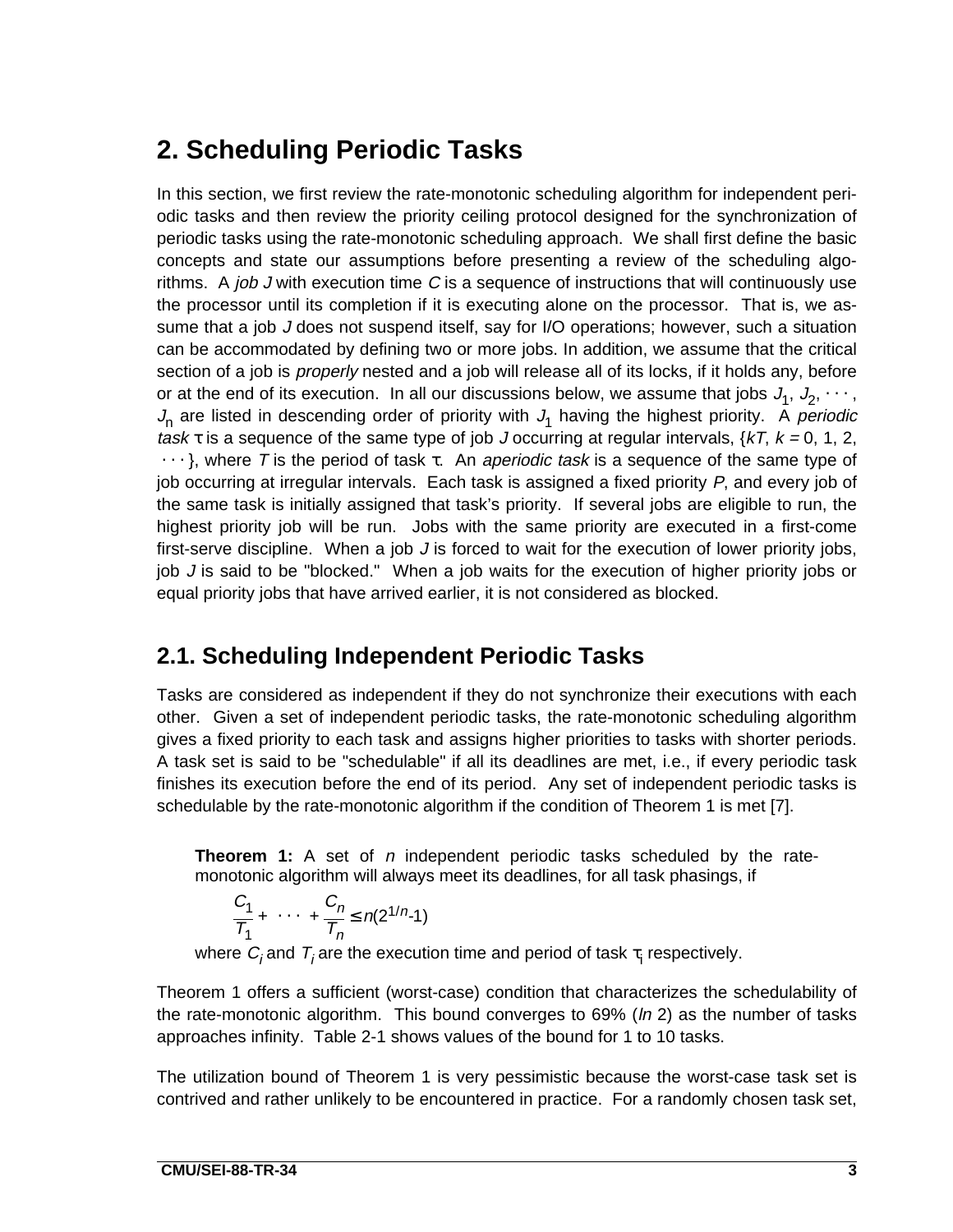| <b>Scheduling Bounds</b> |                          |  |
|--------------------------|--------------------------|--|
| # of Tasks               | <b>Utilization Bound</b> |  |
| 1                        | 1.0                      |  |
| $\overline{2}$           | 0.828                    |  |
| 3                        | 0.779                    |  |
| 4                        | 0.756                    |  |
| 5                        | 0.743                    |  |
| 6                        | 0.734                    |  |
| 7                        | 0.728                    |  |
| 8                        | 0.724                    |  |
| 9                        | 0.720                    |  |
| 10                       | 0.718                    |  |

**Table 2-1:** Worst-Case Scheduling Bounds as a Function of Number of Tasks

the likely bound is 88% [4]. To know if a set of given tasks with utilization greater than the bound of Theorem 1 can meet its deadlines, the conditions of Theorem 2 can be checked [4].

**Theorem 2:** A set of *n* independent periodic tasks scheduled by the ratemonotonic algorithm will always meet its deadlines, for all task phasings, if and only if

$$
\forall i, 1 \le i \le n, \qquad \min \sum_{j=1}^{i} C_j \frac{1}{1 \cdot T_k} \left[ T_{\overline{I}} \right] \le 1
$$
  
(k, l)  $\in R_i$ 

where  $C_{\rm j}$  and  $\mathcal{T}_{\rm j}$  are the execution time and period of task  $\tau_{\rm j}$  respectively and  $R_{i} = \{ (k, l) | 1 \leq k \leq i, l = 1, \cdots, \lfloor T/T_{k} \rfloor \}.$ 

Theorem 2 provides the exact criterion for testing the schedulability of independent periodic tasks using the rate-monotonic algorithm. In effect, the theorem checks if each task can complete its execution before its first deadline by checking all the scheduling points.<sup>1</sup> The scheduling points for task  $\tau$  are  $\tau$ 's first deadline and the end of periods of higher priority tasks within τ's first deadline. In each application of the formula, *i* corresponds to the task  $\tau_i$ whose deadline is to be checked, and  $k$  corresponds to each of the tasks that affects the completion time of task  $\tau_i$ , i.e., task  $\tau_i$  itself and the higher priority tasks. For given *i* and *k*, *l* represents the scheduling points of task  $\tau_k$ . For example, suppose that we have tasks  $\tau_1$ and  $\tau_2$  with periods  $T_1 = 5$  and  $T_2 = 14$ . For task  $(\tau_i, i = 1)$  we have only one scheduling

 $1$ It was shown in [7] that when all the tasks are initiated at the same time, if the first job of a task meets its deadline, that task will never miss a deadline.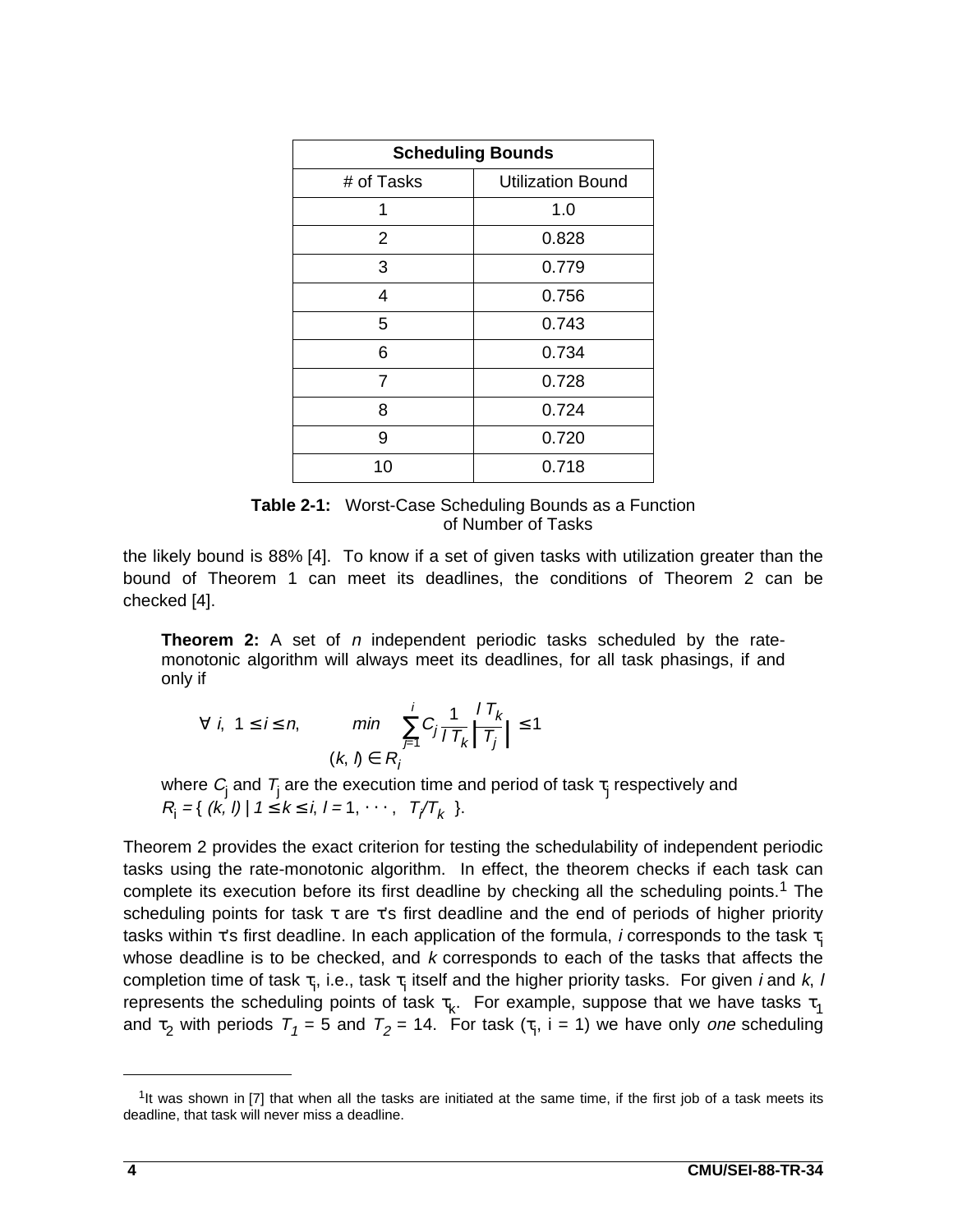point, the end of task  $\tau_1$ 's first period, i.e.,  $i = k = 1$  and  $(l = 1, \dots, \lfloor T/T_k \rfloor = T_1/T_1 = 1)$ . The scheduling point is, of course,  $\tau_1$ 's first deadline ( $lT_k = 5$ ,  $l = 1$ ,  $k = 1$ ). For task ( $\tau_i$ , i = 2), there are two scheduling points from all higher priority tasks,  $(\tau_k, k = 1)$ , i.e.,  $(l = 1,$  $\cdots$ ,  $\lfloor T_f/T_k \rfloor = \lfloor T_2/T_1 \rfloor = 2$ ). The two scheduling points correspond to the two end-points of task τ<sub>1</sub>'s period within the first deadline of task τ<sub>2</sub> at 14, i.e., (IT<sub>k</sub> = 5, l = 1, k = 1) and (IT<sub>k</sub> = 10,  $l = 2$ ,  $k = 1$ ). Finally, there is the scheduling point from  $\tau_2$ 's own first deadline, i.e.,  $l/T_k =$ 14,  $l = 1$ ,  $k = 2$ ). At each scheduling point, we check if the task in question can complete its execution at or before the scheduling point. A detailed illustration of the application of this theorem and its generalization is given in Example 3 in Section 2.3.

#### **2.2. Task Synchronization**

In the previous sections we have discussed the scheduling of independent tasks. Tasks, however, do interact. In this section, we will discuss how the rate-monotonic scheduling theory can be applied to real-time tasks that must interact. The discussion is limited in this paper to scheduling within a uniprocessor. Readers who are interested in the multiprocessor synchronization problem are referred to [9].

Common synchronization primitives include semaphores, locks, monitors, and Ada rendezvous. Although the use of these or equivalent methods is necessary to protect the consistency of shared data or to guarantee the proper use of non-preemptable resources, their use may jeopardize the ability of the system to meet its timing requirements. In fact, a direct application of these synchronization mechanisms may lead to an indefinite period of priority inversion and low schedulability.

Example 1: Suppose  $J_1$ ,  $J_2$ , and  $J_3$  are three jobs arranged in descending order of priority with  $J_1$  having the highest priority. Let jobs  $J_1$  and  $J_3$  share a data structure guarded by a binary semaphore S. Suppose that at time  $t_1$ , job  $J_3$  locks the semaphore S and executes its critical section. During the execution of job  $J_3$ 's critical section, the high priority job  $J_1$  is initiated, preempts  $J_3$  and later attempts to use the shared data. However, job  $J_1$  will be blocked on the semaphore S. One might expect that  $J_1$ , being the highest priority job, is blocked no longer than the time for job  $J_3$  to complete its critical section. However, the duration of blocking is, in fact, unpredictable. This is because job  $J_3$  can be preempted by the intermediate priority job  $J_2$ . The blocking of  $J_3$ , and hence that of  $J_1$ , will continue until  $J<sub>2</sub>$  and any other pending intermediate jobs are completed.

The blocking period in this example can be arbitrarily long. This situation can be partially remedied if a job in its critical section is not allowed to be preempted; however, this solution is only appropriate for very short critical sections, because it creates unnecessary blocking. For instance, once a low priority job enters a long critical section, a high priority job which does not access the shared data structure may be needlessly blocked.

The *priority ceiling protocol* is a real-time synchronization protocol that ensures (1) freedom from mutual deadlock and (2) that a high priority task will be blocked by lower priority tasks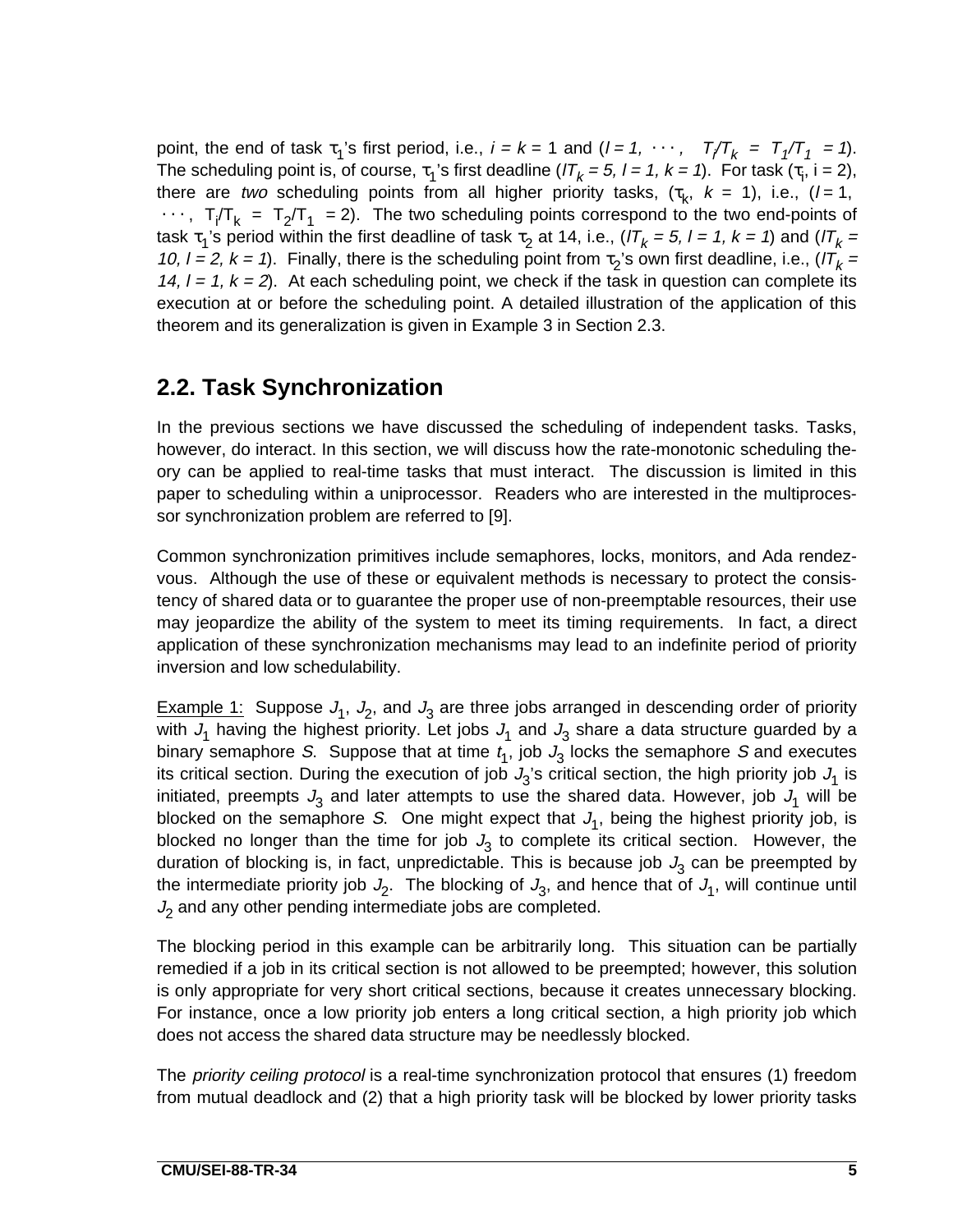for the duration of at most one critical section [1, 12]. Two ideas underlie the design of this protocol. First is the concept of priority inheritance: when a task τ blocks the execution of higher priority tasks, task  $\tau$  should execute at the highest priority level of all the tasks blocked by τ. Secondly, we must guarantee that each newly started critical section executes at a priority level that is higher than the (inherited) priority levels of the preempted critical sections. It was shown in [12] that such a prioritized total ordering in the execution of critical sections leads to the two desired properties. To achieve such prioritized total ordering, we define the concept of the priority ceiling of a binary semaphore  $S$  to be equal to the highest priority task that may lock S. When a job J attempts to execute one of its critical sections, it will be blocked unless its priority is strictly higher than all the priority ceilings of semaphores currently locked by jobs other than J. If job J blocks, the job that holds the lock on the highest priority ceiling semaphore is said to be blocking  $J$  and hence inherits  $J$ s priority. A job J can, however, always preempt another job executing at a lower priority level as long as J does not attempt to enter a critical section.

Example 2: Suppose that we have two jobs  $J_1$  and  $J_2$  in the system. In addition, there are two shared data structures protected by binary semaphores  $S_1$  and  $S_2$  respectively. Suppose the sequence of processing steps for each job is as follows.

$$
J_1 = \{ \cdots, \mathbf{P}(S_1), \cdots, \mathbf{P}(S_2), \cdots, \mathbf{V}(S_2), \cdots, \mathbf{V}(S_1), \cdots \}
$$
  

$$
J_2 = \{ \cdots, \mathbf{P}(S_2), \cdots, \mathbf{P}(S_1), \cdots, \mathbf{V}(S_1), \cdots, \mathbf{V}(S_2), \cdots \}
$$

Recall that the priority of job  $J_1$  is assumed to be higher than that of job  $J_2$ . Thus, the priority ceilings of both semaphores  $S_1$  and  $S_2$  are equal to the priority of job  $J_1$ . Suppose that at time  $t_0$ ,  $J_2$  is initiated and it begins execution and then locks semaphore  $S_2$ . At time  $t_1$ , job  $J_1$  is initiated and preempts job  $J_2$  and at time  $t_2$ , job  $J_1$  tries to enter its critical section by making an indivisible system call to execute  $P(S_1)$ . However, the runtime system will find that job  $J_1$ 's priority is *not* higher than the priority ceiling of *locked* semaphore  $S_2$ . Hence, the runtime system suspends job  $J_1$  without locking  $S_1$ . Job  $J_2$  now *inherits* the priority of job  $J_1$  and resumes execution. Note that  $J_1$  is blocked outside its critical section. As  $J_1$  is not given the lock on  $S_1$  but suspended instead, the potential deadlock involving  $J_1$  and  $J_2$  is prevented. Once  $J_2$  exits its critical section, it will return to its assigned priority and immediately be preempted by job  $J_1$ . Then,  $J_1$  will execute to completion, and finally  $J_2$  will resume and run to completion.

Let  $B_i$  be the longest duration of blocking that can be experienced by a job of task  $\tau_i$ . The following two theorems indicate whether the deadlines of a set of periodic tasks can be met if the priority ceiling protocol is used.

**Theorem 3:** A set of *n* periodic tasks using the priority ceiling protocol can be scheduled by the rate-monotonic algorithm if the following condition is satisfied [12]:

$$
\frac{C_1}{T_1} + \cdots + \frac{C_n}{T_n} + \max\left(\frac{B_1}{T_1}, \cdots, \frac{B_{n-1}}{T_{n-1}}\right) \le n(2^{1/n}-1)
$$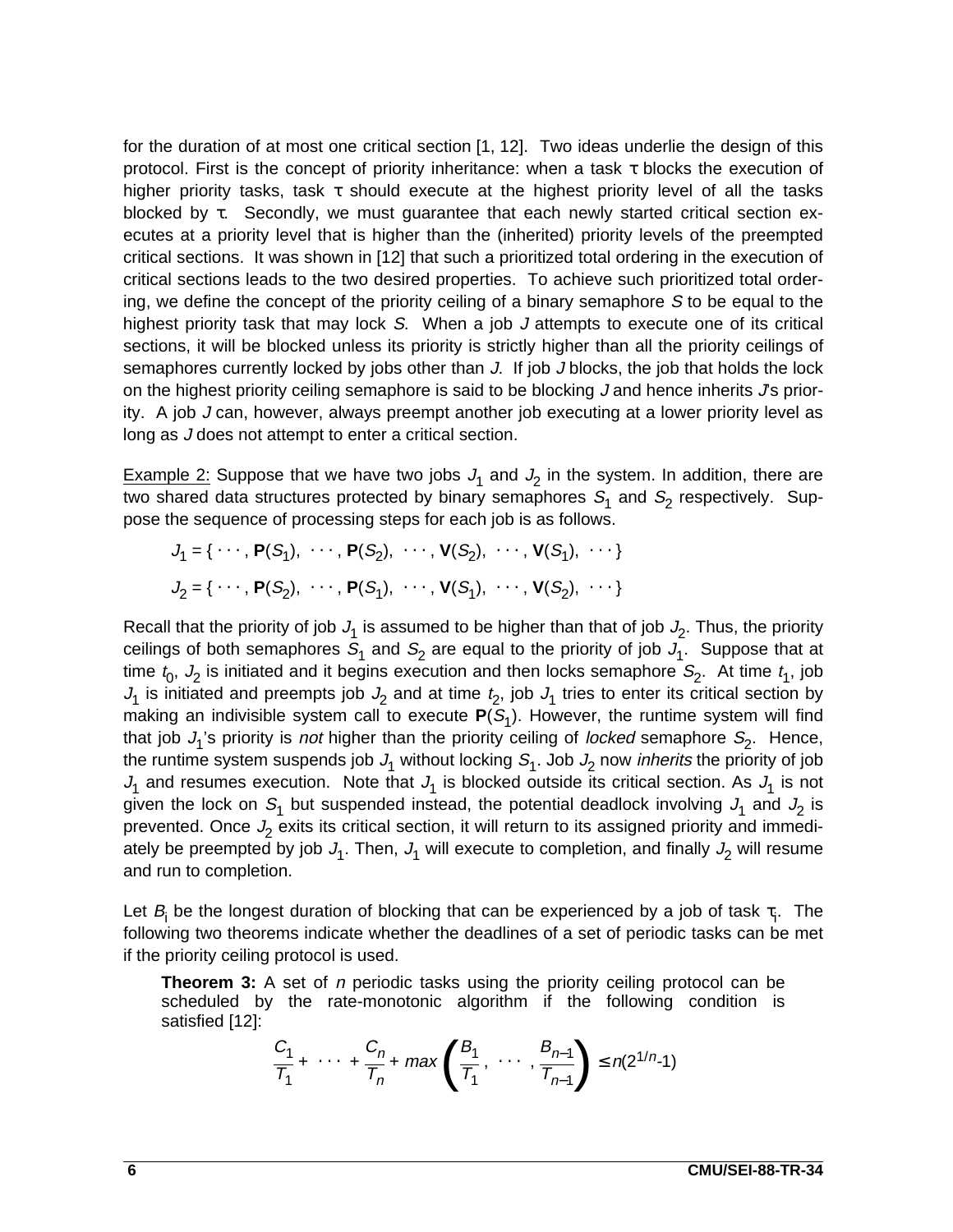**Theorem 4:** A set of *n* periodic tasks using the priority ceiling protocol can be scheduled by the rate-monotonic algorithm for all task phasings if the following condition is satisfied [12].

$$
\forall i, 1 \le i \le n, \qquad \min_{(k, l) \in R_i} \left( \sum_{j=1}^{i-1} C_j \frac{1}{1 \cdot T_k} \left| \frac{1 \cdot T_k}{T_j} \right| + \frac{C_i}{1 \cdot T_k} + \frac{B_i}{1 \cdot T_k} \right) \le 1
$$

where  $C_i$ ,  $T_i$  and  $R_i$  are defined in Theorem 2, and  $B_i$  is the worst-case blocking time for a job of task  $\tau_{\sf j}$ .

Remark: Theorems 3 and 4 generalize Theorems 1 and 2 by taking the blocking duration of a job into consideration. The  $B_i$ 's in Theorems 3 and 4 can be used to account for any delay caused by resource sharing. Note that the upper limit of the summation in the theorem is  $(i -$ 1) instead of  $i$ , as in Theorem 2.

In the application of Theorems 3 and 4, it is important to realize that under the priority ceiling protocol, a task τ can be blocked by a lower priority task  $\tau_1$  if  $\tau_1$  may lock a semaphore S whose priority ceiling is higher than or equal to the priority of task  $\tau$ , even if  $\tau$  and  $\tau_1$  do not share any semaphore. For example, suppose that  $\tau_1$  locks S first. Next,  $\tau$  is initiated and preempts  $\tau_l$ . Later, a high priority task  $\tau_H$  is initiated and attempts to lock S. Task  $\tau_H$  will be blocked. Task  $\tau_L$  now *inherits* the priority of  $\tau_H$  and executes. Note that  $\tau$  has to wait for the critical section of  $\tau_L$  even  $\tau$  and  $\tau_L$  do not share any semaphore. We call such blocking, "push-through blocking". Push-through blocking is the price for avoiding unbounded priority inversion. If task  $\tau_1$  does not inherit the priority of  $\tau_H$ , task  $\tau_H$  can be indirectly preempted by task τ and all the tasks that have priority higher than that of  $\tau_1$ . Finally, we want to point out that even if task  $\tau_H$  does not attempt to lock S but attempts to lock another unlocked semaphore,  $\tau_H$  will still be blocked by the priority ceiling protocol because  $\tau_H$ 's priority is not higher than the priority ceiling of S. We call this form of blocking, "ceiling blocking". Ceiling blocking is the price for ensuring the freedom of deadlock and the property of a task being blocked at most once.

#### **2.3. An Example**

In this section, we give a simple example to illustrate the application of the scheduling theorems.

Example 3: Consider the following task set.

1. Periodic task  $\tau_1$ : execution time = 40 msec; period = 100 msec; deadline is at the end of each period.

In addition,  $\tau_3$  may block  $\tau_1$  for 10 msec through the use of a shared communication server and task  $\tau_2$  may block  $\tau_1$  for 20 msec through the use of a shared data object.

2. Periodic task  $\tau_2$ : execution time = 40 msec; period = 150 msec; deadline is 20 msec before the end of each period.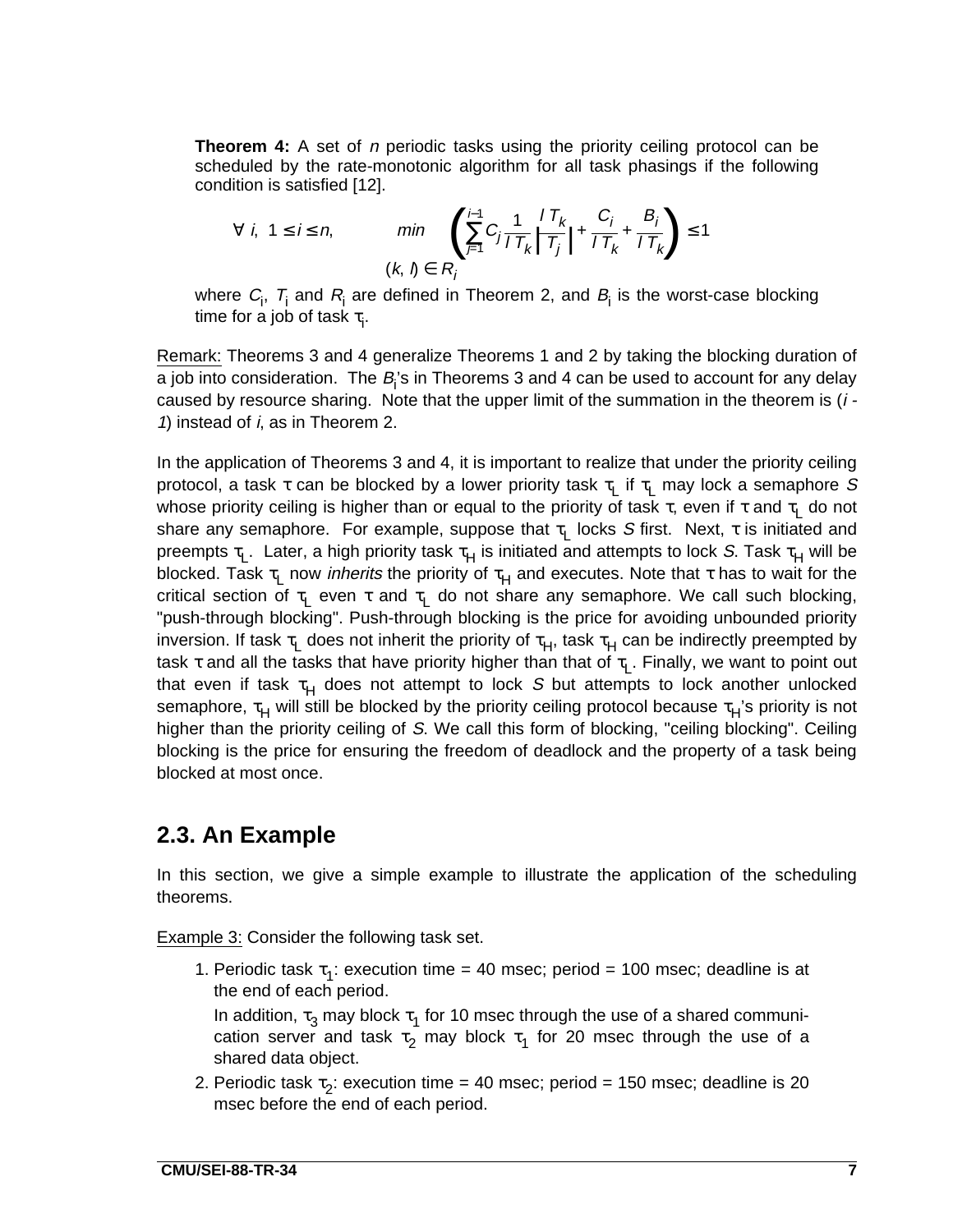3. Periodic task  $\tau_3$ : execution time = 100 msec; period = 350 msec; deadline is at the end of each period.

Solution: Since under the priority ceiling protocol a task can be blocked by lower priority tasks at most once, the maximal blocking time for task  $\tau_1$  is  $B_1 = \max(10, 20)$  msec = 20 msec. Since  $\tau_3$  may lock the semaphore  $S_c$  associated with the communication server and the priority ceiling of  $S_c$  is higher than that of task  $\tau_2$ , task  $\tau_2$  can be blocked by task  $\tau_3$  for 10 msec.<sup>2</sup> Finally, task  $\tau_2$  has to finish 20 msec earlier than the nominal deadline of a periodic task. This is equivalent to saying that  $\tau_2$  will always be blocked for additional 20 msec but its deadline is at the end of the period. Hence,  $B_2 = (10 + 20)$  msec = 30 msec.<sup>3</sup> Using Theorem 4:

1. Task  $\tau_1$ : Check  $C_1 + B_1 \le 100$ . Since  $40 + 20 \le 100$ , task  $\tau_1$  is schedulable.

2. Task  $\tau_2$ : Check whether either

|    | $C_1 + C_2 + B_2 \le 100$  | $80 + 30 > 100$  |
|----|----------------------------|------------------|
| or | $2C_1 + C_2 + B_2 \le 150$ | $120 + 30 = 150$ |

Task  $\tau_2$  is schedulable and in the worst-case phasing will meet its deadline exactly at time 150.

3. Task  $\tau_3$ : Check whether either

|    | $C_1 + C_2 + C_3 \le 100$    | $40 + 40 + 100 > 100$   |
|----|------------------------------|-------------------------|
| or | $2C_1 + C_2 + C_3 \le 150$   | $80 + 40 + 100 > 150$   |
| or | $2C_1 + 2C_2 + C_3 \le 200$  | $80 + 80 + 100 > 200$   |
| or | $3C_1 + 2C_2 + C_3 \leq 300$ | $120 + 80 + 100 = 300$  |
| or | $4C_1 + 3C_2 + C_3 \le 350$  | $160 + 120 + 100 > 350$ |

Task  $\tau_3$  is also schedulable and in the worst-case phasing will meet its deadline exactly at time 300. It follows that all the three periodic tasks can meet their deadlines.

<sup>&</sup>lt;sup>2</sup>This may occur if  $\tau_3$  blocks  $\tau_1$  and inherits  $\tau_1$ 's priority.

<sup>&</sup>lt;sup>3</sup>Note that the blocked-at-most-once result does not apply here. It only applies to blocking caused by task synchronization using the priority ceiling protocol.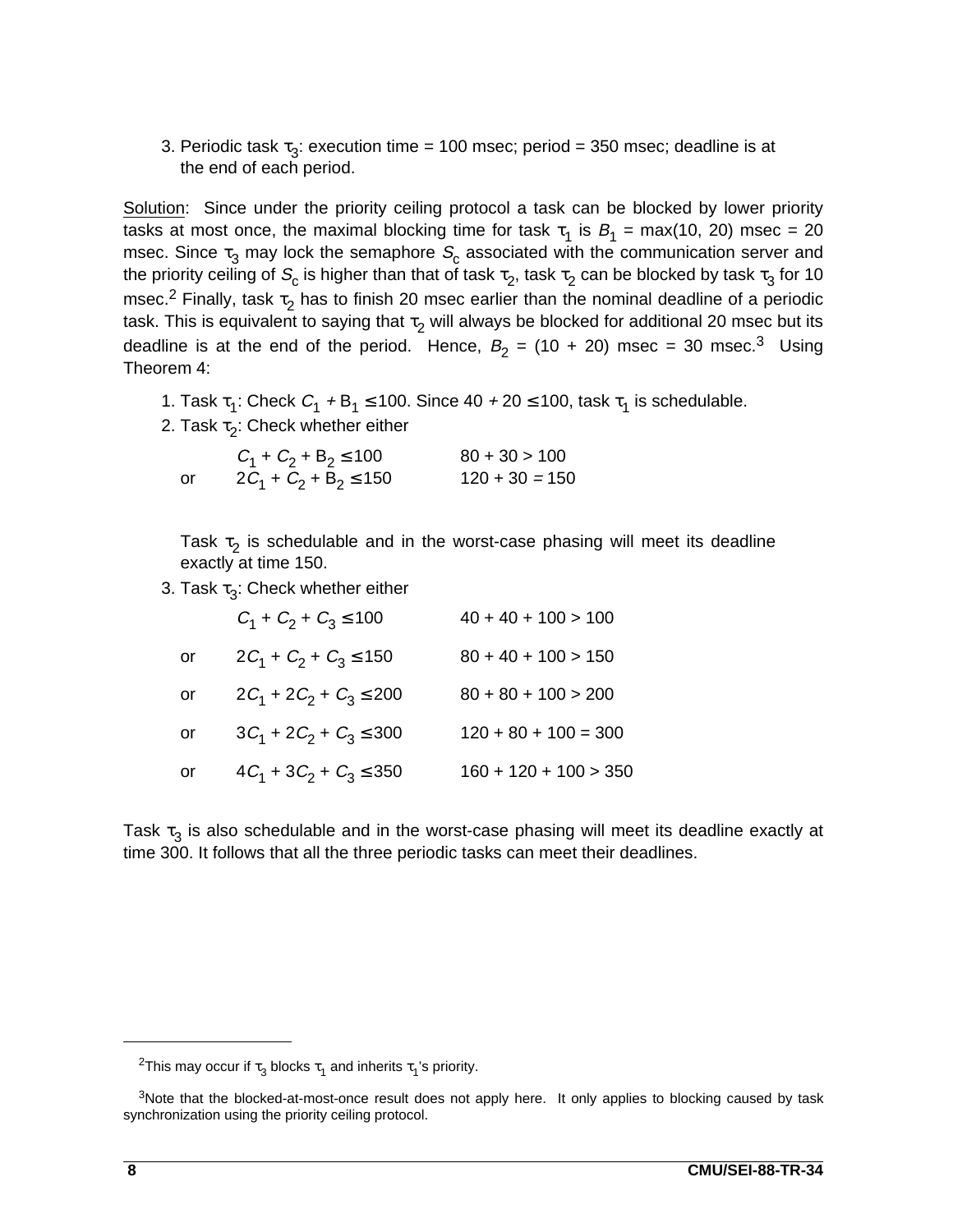# **3. Mode Change Protocols**

We now discuss the protocols needed to support mode changes in the context of our scheduling algorithms for periodic tasks. First, we discuss the characteristics of mode change. This is followed by a simple protocol when only independent tasks are involved. Finally, we discuss the mode change problems in the presence of task interactions.

### **3.1. Mode Changes for Independent Tasks**

From a scheduling point of view, typical mode change operations can be classified into two types:

- 1. Operations that increase a task set's processor utilization:
	- a. Adding a task
	- b. Increasing the execution time of a task
	- c. Increasing the frequency of execution of a task.
- 2. Operations that decrease a task set's processor utilization:
	- a. Deleting a task
	- b. Decreasing the execution time of a task
	- c. Decreasing the frequency of a task.

A simple mode change protocol can be defined in terms of the deletion of existing tasks and the addition of a new task. If a task modifies its parameters, e.g., changes its sampling rate, it is modeled as the deletion of the original task and the addition of a new task. In addition, we assume that all the tasks are periodic and that a task which has started its execution will not be deleted until it has completed its execution in the current period. These assumptions will be relaxed later in this paper.

When tasks are independent, the addition, deletion, or modification of a task's parameters is merely an application of Theorems 1 or 2.

**Theorem 5:** At any time t, a task  $\tau$  can be added, or its computation time C increased or its frequency increased without causing any task to miss their deadlines if the conditions of Theorems 1 or 2 are satisfied.

**Proof:** It directly follows the fact that a task set is schedulable if it satisfies the conditions of Theorems 1 or 2.

**Theorem 6:** At any time t, a task  $\tau$  can be deleted, or its computation time C reduced or its frequency reduced without causing any task to miss their deadlines.

**Proof:** It directly follows the fact that if a given task set satisfies the conditions of Theorems 1 or 2, then the modified task set will also satisfy the conditions in question.

It may seem that once a task is deleted, its allocated processor capacity can be immediately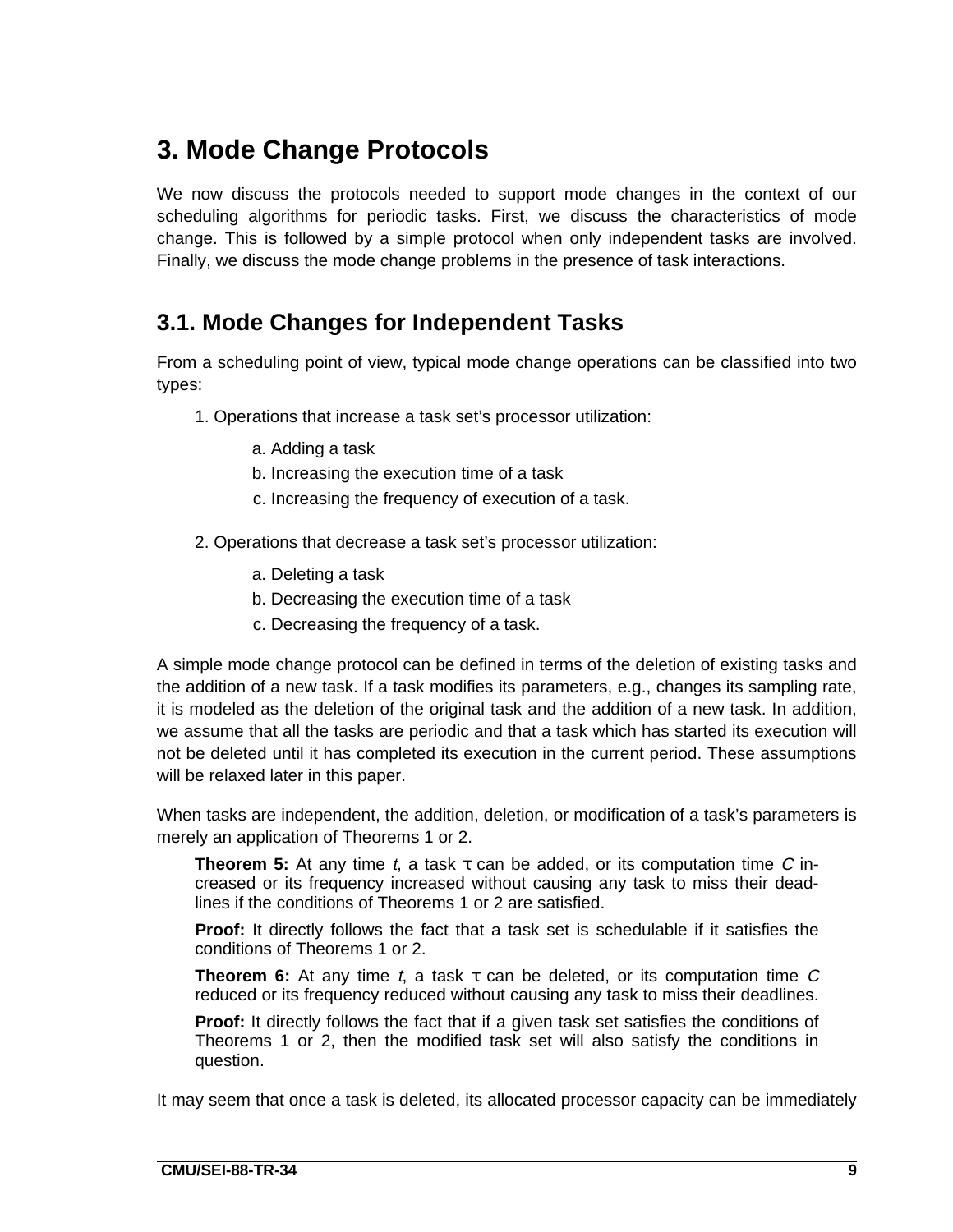reused by other tasks. However, this is not true. The schedulability of a set of tasks using the rate-monotonic algorithm is determined under the assumption that once a job J of a task τ is initiated, task τ cannot request additional processing until the beginning of τ's next period. Thus, even if job J has finished its execution  $m$  units before the end of  $\tau$ 's current period, task τ has used up the processor capacity for the given period. Hence, task τ must be included in the application of Theorems 1 and 2 3 and 4 until the end of the current period. In other words, the processor capacity allocated to τ cannot be used by new tasks until the end of  $\tau$ 's current period.

#### **3.2. The Basic Mode Change Protocol**

In this section, we will develop a basic mode change protocol for periodic tasks using binary semaphore for synchronization. There are two basic concepts in the design of this protocol. The first is the notion of sufficient processor capacity to add a task "on the fly" when synchronization is involved. The second is the preservation of the characteristic of the priority ceiling protocol: each newly started critical section is guaranteed to execute at a priority level that is higher than the maximum priority that any of the preempted critical sections can inherit.

Definition: Processor capacity is said to be sufficient for adding a task  $\tau$ , if the resulting n tasks, including τ, can meet all their deadlines using the rate-monotonic algorithm and the priority ceiling protocol.

Theorems 3 and 4 provide us with sufficient conditions for processor capacity to be sufficient. Theorem 4 allows for a higher degree of processor utilization while Theorem 3 is easier to apply.

We have defined the concept of having sufficient capacity to add a task. A related concept is the deletion of a task  $\tau$  and reclaiming the processor capacity used by  $\tau$ .

Definition: The processor capacity used by a deleted task  $\tau$  is said to be reclaimed at time t if after t task  $\tau$  does not need to be included in the application of Theorems 3 and 4.

We now define the basic mode change protocol. We assume that during mode transition, tasks are deleted/added in an order that is consistent with the semantics of the application.

- 1. The addition and/or the deletion of tasks in mode change may lead to the modification of the priority ceilings of some semaphores across the mode change. Upon the initiation of mode change,
	- For each of the unlocked semaphores S, whose priority ceiling needs to be raised, S's ceiling is raised immediately and indivisibly.
	- For each locked semaphore S, whose priority ceiling needs to be raised,  $S$ 's priority ceiling is raised immediately and indivisibly after  $S$  is unlocked.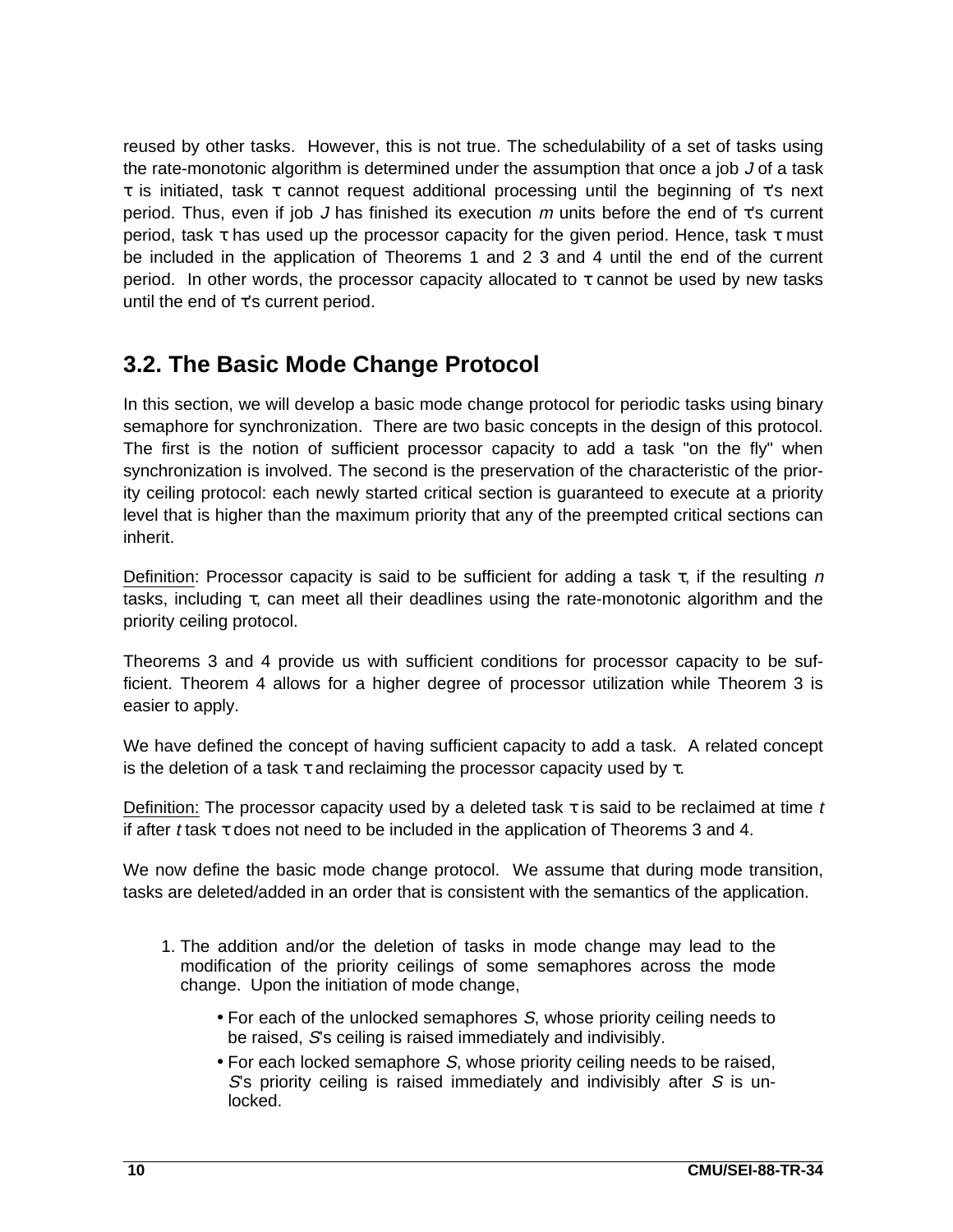- For each semaphore S, whose priority ceiling needs to be lowered, S's priority ceiling is lowered when all the tasks which may lock S and which have priorities greater than the new priority ceiling of S are deleted.
- 2. A task  $\tau$ , which needs to be deleted, can be deleted immediately upon the initiation of mode change, if  $\tau$  has not yet started its execution in its current period. In addition, the processor capacity used by  $\tau$  is reclaimed immediately. On the other hand, if  $\tau$  has started execution,  $\tau$  can be deleted after the end of its execution and before its next initiation time. The processor capacity allocated to τ will, however, not be reclaimed until the next initiation time.
- 3. A task  $\tau$  can be added into the system if the following two conditions are met:
	- If task τ's priority is higher than the priority ceilings of locked semaphores  $S_1$ , ...,  $S_k$ , then the priority ceilings of  $S_1$ , ...  $S_k$  must be first raised before adding task  $\tau$ .
	- There must be sufficient processor capacity for adding task τ.

We now illustrate the mode change protocol using an example.

Example 4: Suppose that the task set { $\tau_1$ ,  $\tau_2$ ,  $\tau_3$ } is replaced by the task set { $\tau_0$ ,  $\tau_3$ ,  $\tau_4$ ,  $\tau_5$ }. In other words, tasks  $\tau_1$  and  $\tau_2$  are to be deleted and replaced with  $\tau_0$ ,  $\tau_4$  and  $\tau_5$  in the new task set.  $\tau_3$  is to be modified to  $\tau_3$  resulting in a change of parameters. Suppose that  $\tau_0$ cannot be added until  $\tau_1$  is deleted because of insufficient processor capacity or semantic requirements. Similarly, suppose that  $\tau_4$  and  $\tau_5$  cannot be added until  $\tau_2$  is deleted and its processor capacity reclaimed. We assume that we add tasks  $\tau_0$ ,  $\tau_4$  and  $\tau_5$  in that order when a mode change is initiated. In addition, we assume that tasks that need to be deleted can be deleted in any order.

Let the jobs of each task execute the following sequences of instructions in the current task set.

$$
J_1 = \{ \cdots, \mathbf{P}(S_1), \cdots, \mathbf{V}(S_1), \cdots \}
$$
  
\n
$$
J_2 = \{ \cdots, \mathbf{P}(S_1), \cdots, \mathbf{P}(S_2), \cdots, \mathbf{V}(S_2), \cdots, \mathbf{V}(S_1), \cdots \}
$$
  
\n
$$
J_3 = \{ \cdots, \mathbf{P}(S_2), \cdots, \mathbf{V}(S_2), \cdots \}
$$

Let the jobs in the new mode execute the following sequences of events:

 $J_0 = \{ \cdots, P(S_2), \cdots, V(S_2), \cdots \}$  $\mathcal{J}_3 = \{ \cdots, \mathbf{P}(S_2), \cdots, \mathbf{V}(S_2), \cdots \}$  $J_4 = \{ \cdots, P(S_2), \cdots, P(S_1), \cdots, V(S_1), \cdots, V(S_2), \cdots \}$  $J_5 = \{ \cdots, P(S_1), \cdots, V(S_1), \cdots \}$ 

As before, we assume that the priority of  $J_{i+1}$  is lower than the priority of  $J_i$ . Before the mode

.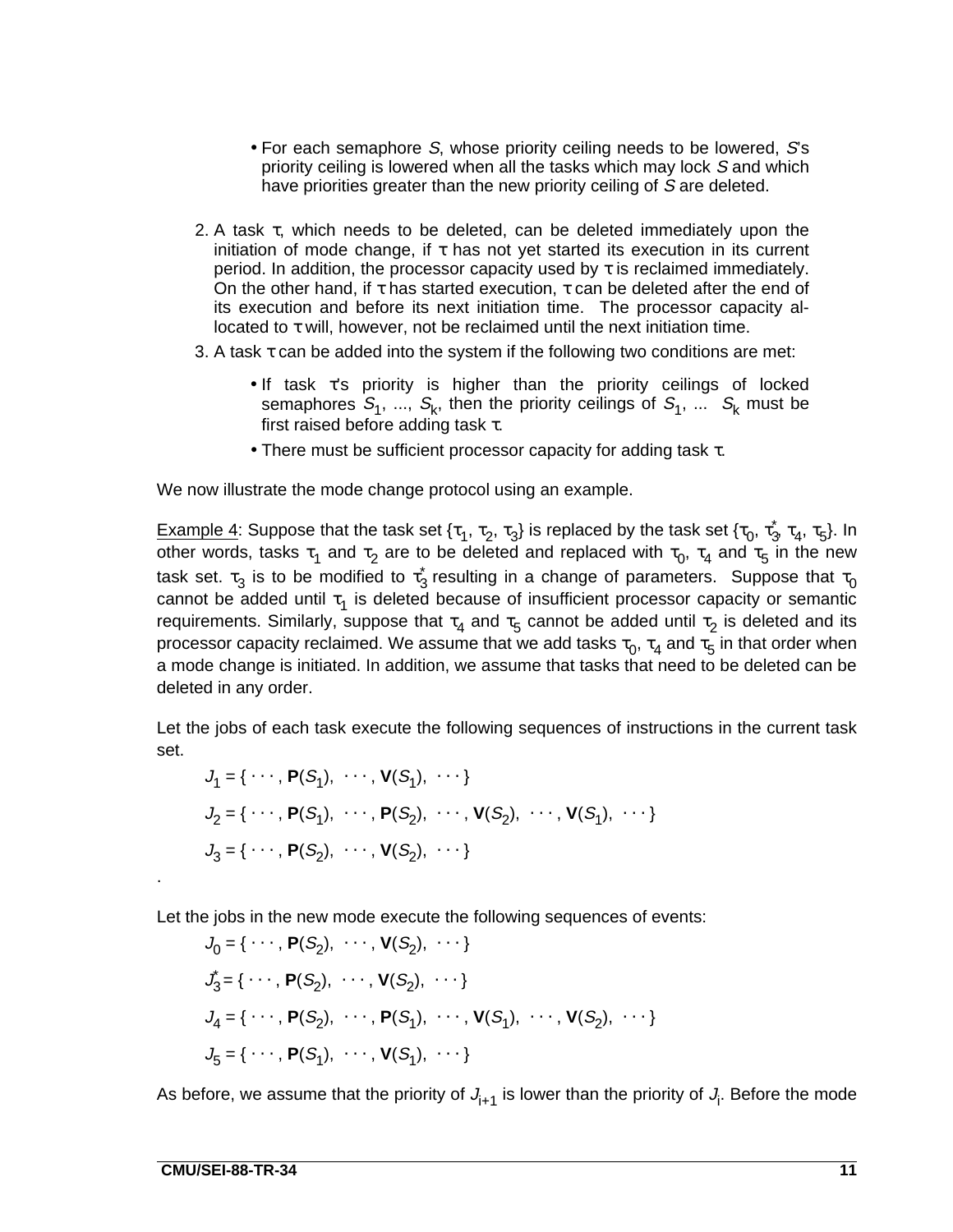#### **Figure 3-1:** Sequence of Events Described in Example 4

change, the priority ceilings of  $S_1$  and  $S_2$  are the priorities of  $\tau_1$  and  $\tau_2$  respectively. However, after the mode change, the priority ceilings of  $S_1$  and  $S_2$  are the priorities of  $\tau_4$  and  $\tau_0$ respectively. Thus, after the mode change, the priority ceiling of  $S<sub>1</sub>$  is lowered, while that of  $S<sub>2</sub>$  is raised.

Consider the following sequence of events depicted in Figure 3-1. A line at a low level indicates that the corresponding job is blocked or has been preempted by a higher priority job. A line raised to a higher level indicates that the job is executing. The absence of a line indicates that the job has not yet been initiated or has completed. Shaded portions indicate execution of critical sections.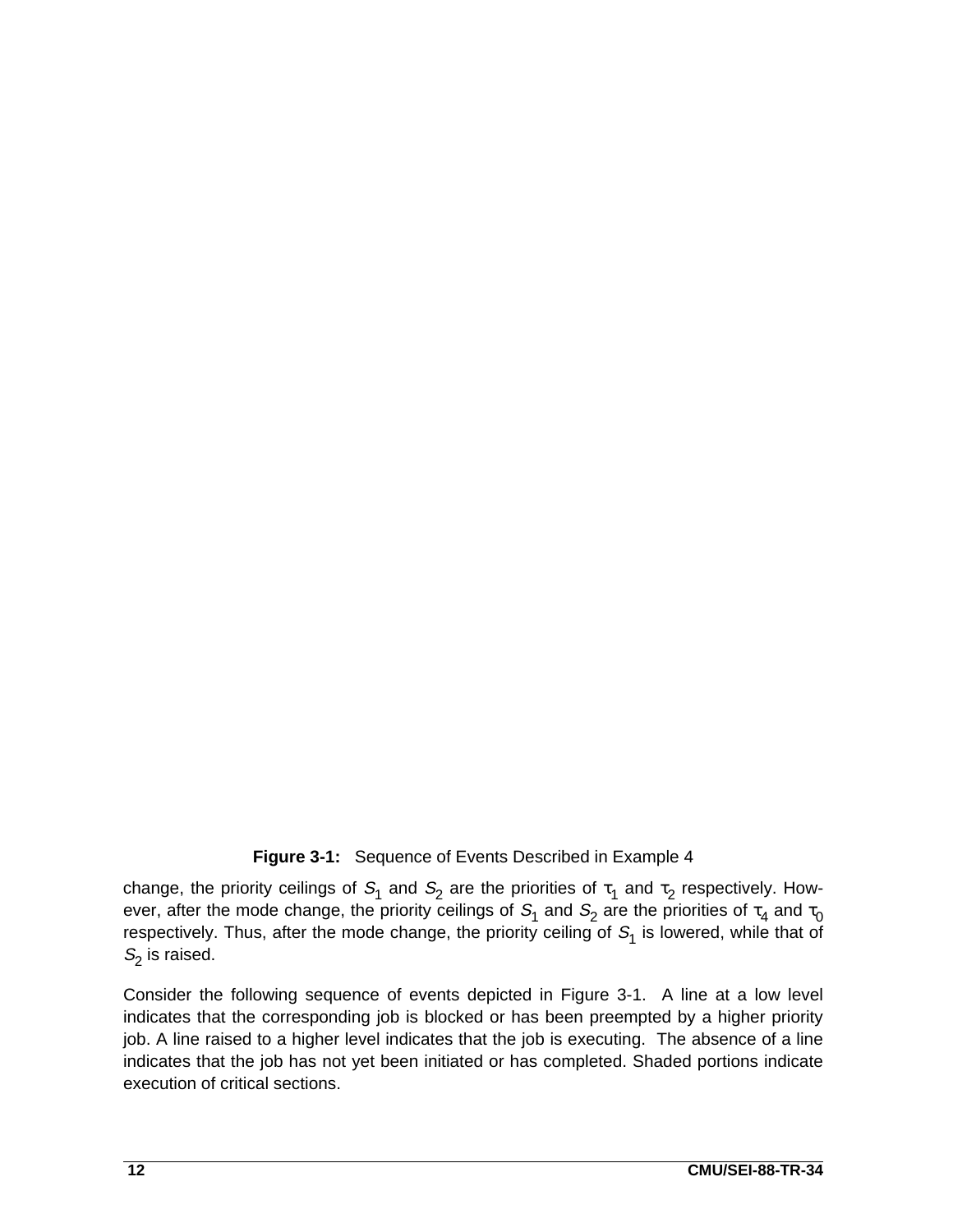- At time  $t_0$ , the task set that is being run is  $\{\tau_1, \tau_2, \tau_3\}$ .  $J_3$  arrives and begins execution.
- At time  $t_1$ ,  $J_3$  locks  $S_2$  and enters its critical section.
- At time  $t_2$ ,  $J_2$  arrives and preempts  $J_3$ .
- At time  $t_3$ ,  $J_2$  attempts to lock  $S_1$  and is blocked by the priority ceiling protocol.  $J_3$  inherits  $J_2$ 's priority and resumes execution.
- At time  $t_4$ ,  $J_1$  arrives and preempts  $J_3$ .
- At time  $t_{5}$ ,  $J_{1}$  successfully locks  $S_{1}$ , since its priority is higher than the priority ceiling of locked semaphore  $S_2$ .
- At time  $t_{6}$ ,  $J_{1}$  releases the semaphore  $S_{1}$ . At the same time, a mode change is initiated due to external requirements.  $\tau_0$  is the first task to be added at the mode change and it cannot be added until the processing capacity is reclaimed from  $\tau_1$ . Hence,  $\tau_0$  cannot be added until the end of  $J_1$ 's current period (at  $t_{12}$ ). Similarly,  $\tau_4$  and  $\tau_5$  cannot be added until the end of  $J_2$ 's current period (at  $t_{17}$ ). The priority ceiling of  $S_2$  gets raised in the new mode but cannot be raised until it is unlocked.
- At time  $t_7$ ,  $J_1$  completes execution and  $J_3$  resumes execution at its inherited priority of  $J_2$ .
- At time  $t_8$ ,  $J_3$  releases the semaphore  $S_2$  and resumes its original priority. The priority ceiling of  $S_2$  is raised now.  $J_2$  immediately preempts  $J_3$  and locks  $S_1$ .
- At time  $t_9$ ,  $J_2$  makes a nested access to  $S_2$  and locks  $S_2$ .
- At time  $t_{10}$ ,  $J_2$  releases the semaphore  $S_2$ .
- At time  $t_{11}$ ,  $J_2$  releases the semaphore  $S_1$ .
- At time  $t_{12}$ ,  $J_2$  completes execution. The current period of  $\tau_1$  ends here and  $\tau_1$  is deleted. Hence,  $\tau_0$  is added into the system and immediately becomes eligible for execution.
- At time  $t_{13}$ ,  $J_0$  locks semaphore  $S_2$  since there is no other locked semaphore in the system.
- At time  $t_{14}$ ,  $J_0$  releases  $S_2$ .
- At time  $t_{15}$ ,  $J_0$  completes execution and  $J_3$  resumes execution.
- At time  $t_{16}$ ,  $J_3$  completes execution.
- The processor remains idle during the interval  $[t_{16}, t_{17}]^4$ .
- At time  $t_{17}$ , the current period of  $\tau_2$  ends and it can be deleted from the system. The priority ceiling of  $S_1$  is lowered and  $\tau_0$  is added into the system. Now,  $\tau_4$ and  $\tau_5$  can also be added into the system. Having the highest priority among tasks ready to run,  $J_4$  begins execution.
- At time  $t_{18}$ ,  $\tau_3$ 's current period ends and  $\tau_3$  can be replaced with  $\tau_3^*$ . The mode change is now complete. Job  $J_3$  preempts  $J_4$  and begins execution.

<sup>&</sup>lt;sup>4</sup>Idling of the processor can occur for two reasons: the rate-monotonic algorithm does not guarantee a 100% schedulability level for all task sets. Secondly, task sets in some modes may have lower processor utilization levels than task sets in other modes.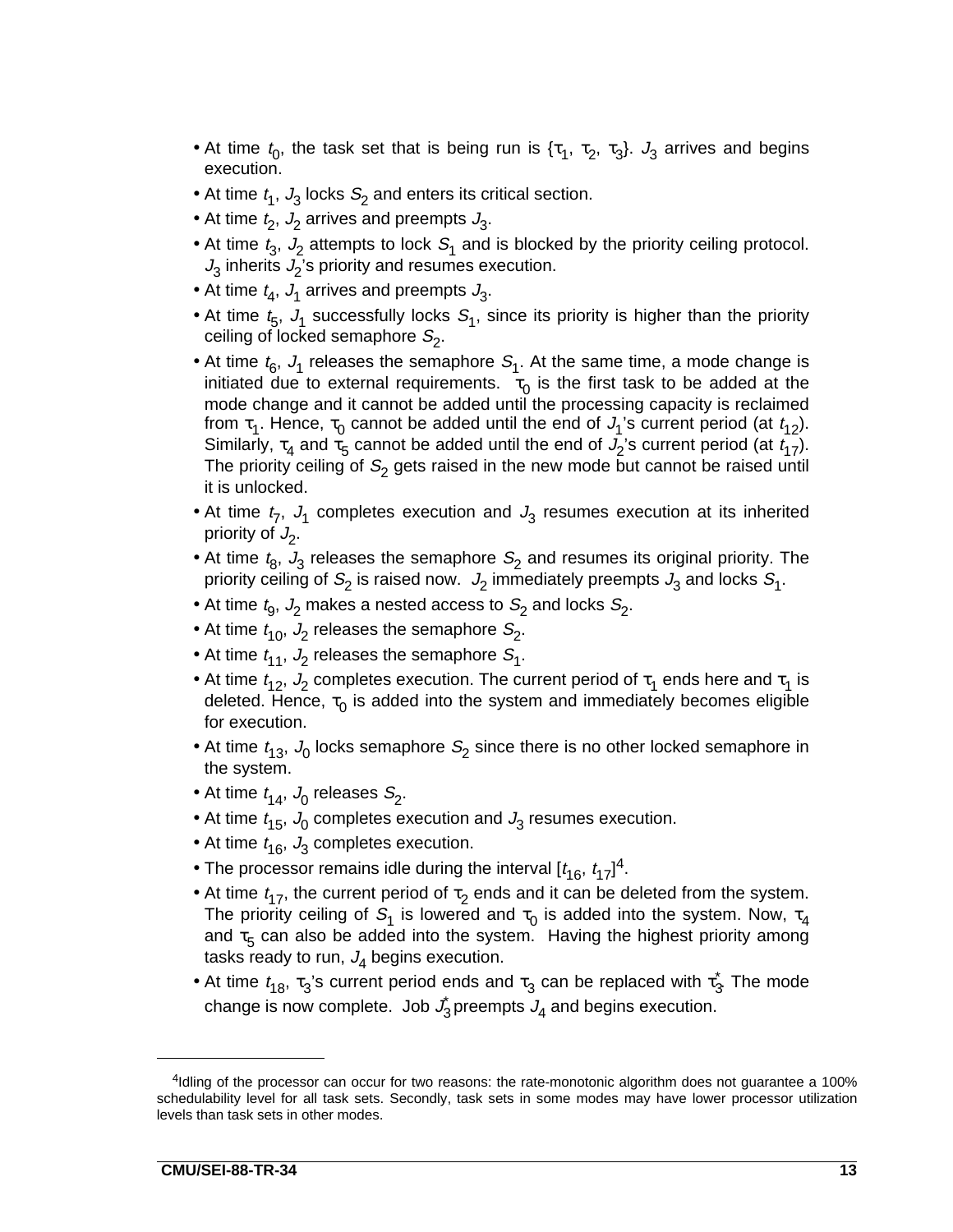- At time  $t_{21}$ ,  $\dot{J}_3$  completes execution, locking and releasing  $S_2$  at  $t_{19}$  and  $t_{20}$  respectively. Now,  $J<sub>A</sub>$  resumes execution.
- Processing proceeds normally in the new mode.

The above example illustrates the following properties of the mode change protocol. First, tasks can be added as long as they are schedulable in the resulting task set. However, a task to be added may have to wait for the deletion of an existing task even though there is idle capacity available. We shall further study this mode change delay in Section 3.4. Task modifications, such as the modification of  $\tau_3$  into  $\tau_3$  can be carried out relatively easily.

### **3.3. Properties of The Basic Mode Change Protocol**

Under the priority ceiling protocol, there is no mutual deadlock, and a job can be blocked by lower priority jobs for at most the duration of a single critical section [12]. We shall now prove that both these properties are preserved under the mode change protocol.

Lemma 7: Under the mode change protocol, when a job J enters its critical section and preempts job  $J_i$  while  $J_i$  is in its critical section, the priority of J is higher than the priority that can be inherited by  $J_{\mathsf{i}}$ .

**Proof:** Under the definition of the mode change protocol, the priority ceiling of a semaphore S will not be lower than the priority of any job that may lock S. Since a job  $J$  is allowed to enter its critical section only if  $J$ s priority is higher than the priority ceilings of all the semaphores locked by jobs other than J and since the highest priority that a job can inherit is bounded by the priority ceiling of the semaphores locked by this job, it follows that when job J enters its critical section, its priority will be higher than the (inherited) priority of the jobs preempted by J.

**Theorem 8:** There is no mutual deadlock under the mode change protocol.

**Proof:** Suppose that there is a mutual deadlock. Let the highest priority of all the jobs involved in the deadlock be P. Due to the transitivity of priority inheritance, all the jobs involved in the deadlock will eventually inherit the same highest priority P. This contradicts Lemma 7.

**Lemma 9:** A job J can be blocked by a lower priority job  $J_1$  at most for the duration of executing one critical section.

**Proof:** First, if job  $J_L$  is not already in its critical section when job J arrives, then job  $J_1$  will be preempted by J and cannot block J. Suppose that  $J_1$  is in its critical section when J arrives and that  $J_L$  blocks J.  $J_L$  inherits the priority of J and continues its execution. Once  $J_1$  exits its critical section, by the definition of the priority ceiling protocol,  $J_L$  will be assigned its original priority and be immediately preempted by J. Hence,  $J_L$  cannot block J again.

**Theorem 10:** Under the mode change protocol, a job J can be blocked by lower priority jobs for at most the duration of a single (outermost) critical section.

**Proof:** Suppose that job J is blocked by lower priority jobs more than once. By Lemma 9, job J must be blocked by n different lower priority jobs,  $J_1$ , ...,  $J_n$ , where the priority of  $J_i$  is assumed to be higher than or equal to that of  $J_{i+1}$ . Since a lower priority job cannot block a higher priority job unless it is already in its critical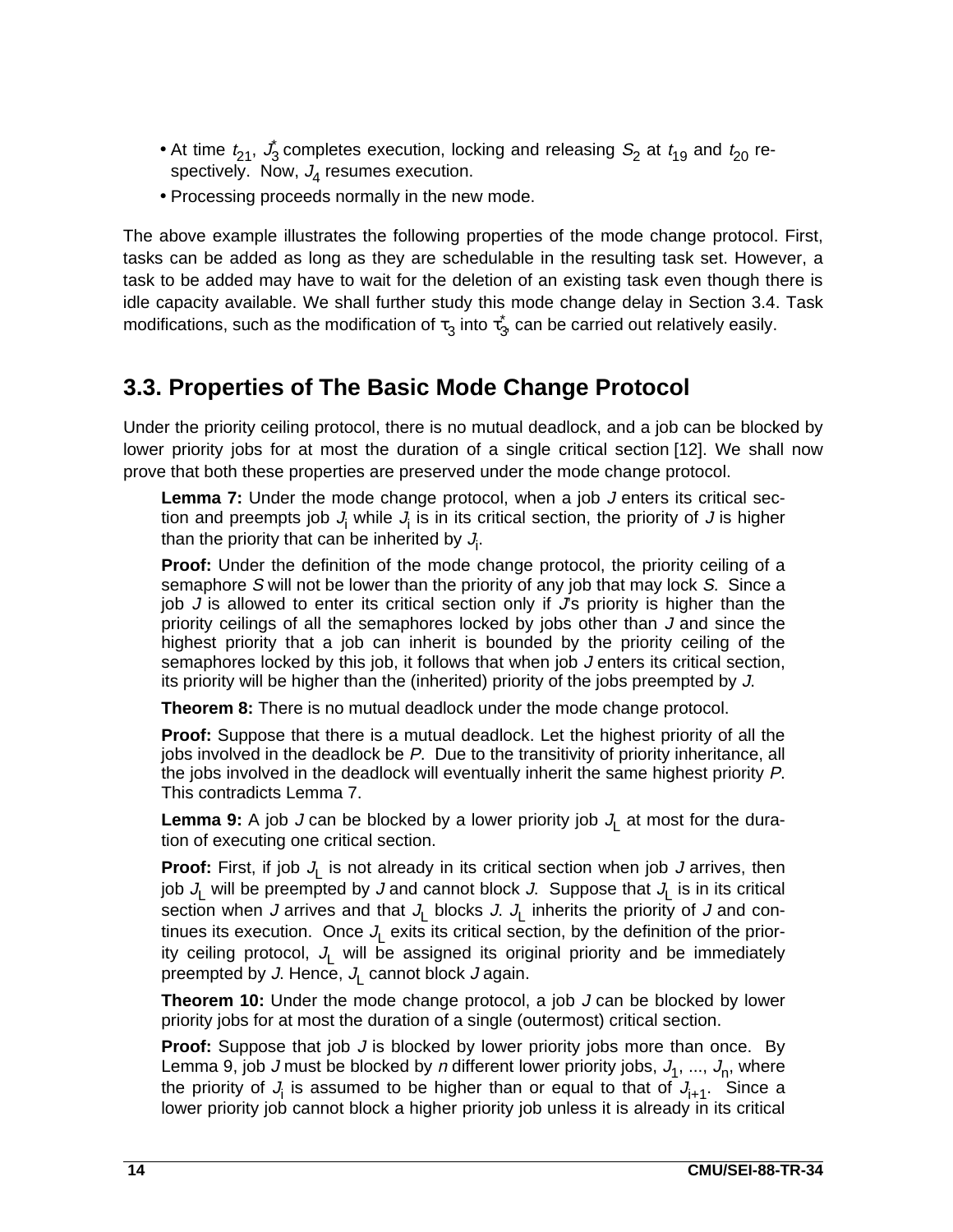section, jobs  $J_1$ , ...,  $J_n$  must be in their critical sections when J arrives. By assumption, J is blocked by  $J_n$  and  $J_n$  inherits the priority of J. It follows that job  $Js$ priority cannot be higher than the highest priority P that can be inherited by  $J_n$ . On the other hand, by lemma 7, job  $J_{n-1}$ 's priority is higher than P. It follows that job  $J_{n-1}$ 's priority is higher than that of job J. This contradicts the assumption that  $J$ s priority is higher than that of jobs  $J_1, ..., J_n$ .

Remark: It is important to point out that the property of a job being blocked for at most one critical section depends upon our model of a job, an instance of a periodic task. We assume that when a job executes alone on the processor, input data from I/O devices will be ready when the job is initiated and it will continue to execute until it completes without suspension for I/O activities. In some applications, an instance of a periodic task may need to suspend itself for I/O. In this case, we have the following corollary:

**Corollary 11:** If a generalized job J suspends itself n times during its execution, it can be blocked for the duration of at most  $n+1$  critical sections.

#### **3.4. Mode Change Delays**

In this section, we analyze the delays that can occur before a mode change is completed. In the following analysis, we assume that the given task set is schedulable using the ratemonotonic algorithm and the priority ceiling protocol.

Notation: Let  $t_0$  denote the time at which the mode change is initiated. Let  $D_s$  be the delay in elevating semaphore priority ceilings, that is, the delay between  $t_0$  and the time at which all the semaphores whose ceilings need to be raised are raised. Let  $D_c$  be the delay in reclaiming processor capacity, that is, the delay between  $t_0$  and the time at which all the tasks that need to be deleted are deleted and their allocated processor capacity becomes available. Finally, let D be the mode change delay, that is, the duration between  $t_0$  and the time at which the mode change is completed.

The following lemmas and theorems are based on the assumption that the task sets before and after a mode change are schedulable.

**Lemma 12:** Let  $S_i$  be a semaphore whose priority ceiling needs to be raised across a mode change. Let τ be a task whose priority is equal to the priority ceiling of semaphore  $\mathcal{S}_{\mathsf{i}}.$  The delay in elevating the priority ceiling of  $\mathcal{S}_{\mathsf{i}}$  is bounded by the period of task  $\tau$ , T.

**Proof:** The priority ceiling of a semaphore S can be raised only if it is not locked. Semaphore S may have been locked when the mode change is initiated. However, under the assumption that task  $\tau$  can meet its deadline, the locking of S cannot be longer than  $T$  and the lemma follows.

**Lemma 13:** Let  $S^*$  be the semaphore that has the lowest priority ceiling of all the semaphores whose ceilings need to be raised. The ceiling elevation delay for mode change,  $D_s$ , is bounded by  $\vec{\tau}$ , the period of a task whose priority is equal to the priority ceiling of  $S^*$ .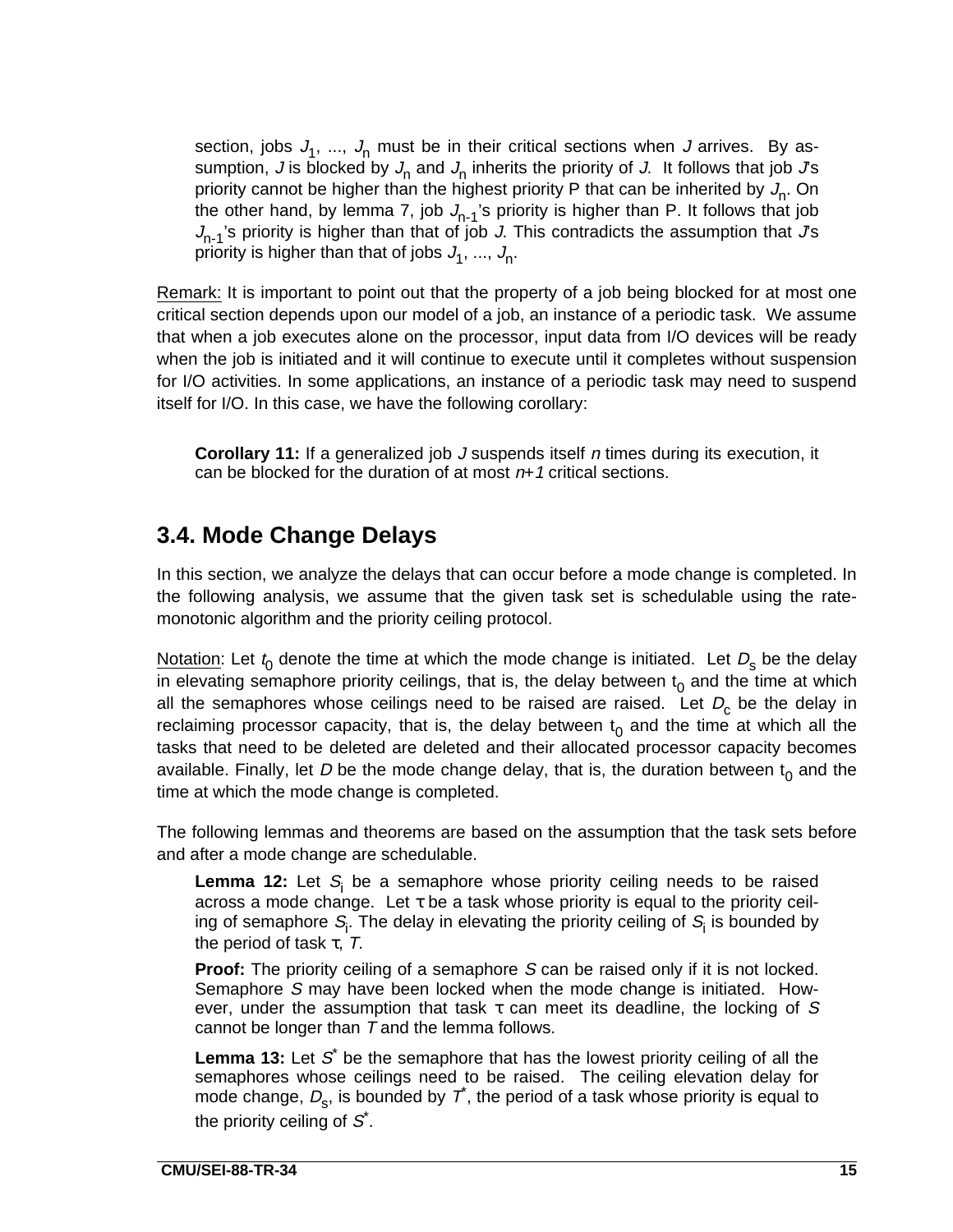**Proof:** It directly follows from Lemma 12 and from the fact that a task associated with a lower priority ceiling has a longer period under the rate-monotonic scheduling algorithm.

**Lemma 14:** Let task τ be the lowest priority task needed to be deleted. The delay due to the reclamation of processor capacity,  $D_{\rm b}$ , is bounded by the period of task τ.

**Proof:** Let the periods of the tasks that need to be deleted be  $\{T_i, ..., T_m\}$ , where  $T_k \geq T_i$  if k>j. Under the assumption that the set of given tasks is schedulable, each of the tasks needed to be deleted can be deleted by the end of its current period and its allocated processor capacity can be reclaimed. Hence, we have  $D_c = \text{max}\{T_{i},...,T_{m}\}$ . Under the rate-monotonic scheduling algorithm, a task with a longer period has lower priority. It follows that the delay due to reclaiming all the processor capacity is bounded by the period of task  $\tau_m$ ,  $T_m$ .

**Theorem 15:** The mode change delay D is bounded by  $max(D_s, D_c)$ .

**Proof:** Suppose that the mode change request occurs at time  $t_0$ . By  $(t_0 + D_s)$ , all the semaphore priority ceilings that need to be raised have been raised. By  $(t_0 +$  $D<sub>c</sub>$ ), all the tasks in the current mode that need to be deleted are deleted. That is, the processor capacity that needs for all the new tasks is available by  $(t_0 + D_c)$ . It follows that all the new tasks can be added by the time  $(t_0 + max(D_s, D_c))$ . Finally, by the definition of the basic mode change protocol, all the semaphore priority ceilings that need to be lowered have been lowered by  $(t_0 + D_c)$ . Hence, the mode change delay is bounded by  $max(D_{s}, D_{c})$ .

Remark: In the worst case, the longest period in a task set can be equal to the least common multiple (LCM) of all the periods. By Theorem 15, the mode change delay for such a task set is bounded by this longest period. Thus, the worst-case mode change delay is equal to that of the cyclical executive. In the cyclical executive approach, the major cycle is the LCM of all the periods and a mode change will not be initiated until the current major cycle completes. However, the delay to complete a mode change using the mode change protocol would typically be much shorter than the delay using the cyclical executive approach. In addition, the mode change protocol also provides the flexibility of adding the most urgent task in the new mode first.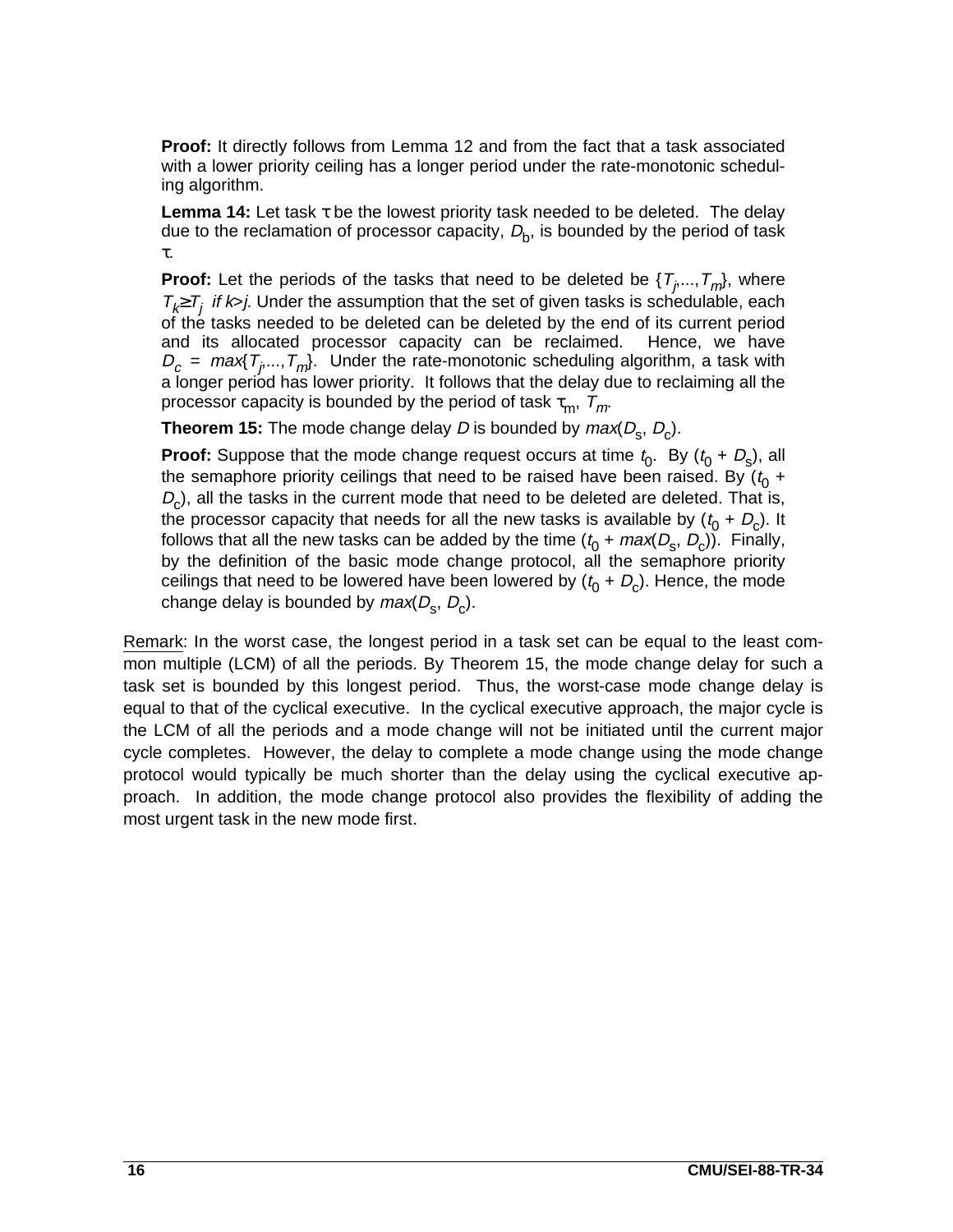# **4. Extensions of the Basic Mode Change Protocol**

In this section, we will examine some design alternatives to the mode change protocol as well as the integration of our basic mode change protocol with other scheduling algorithms.

### **4.1. Variations of the Basic Protocol**

The objective in the design of the mode change protocol is to minimize the mode change delay subject to keeping the shared data consistent and to meeting all the deadlines of tasks that must be continuously executing. We also made an implicit assumption that the mode change protocol should not lower the system schedulability in any given mode.

However, assumptions and objectives are, of course, application dependent. Generally, there is relatively little that one can do about mode change delay caused by reclaiming processor capacity, because a task could have started its execution when the mode change is initiated. Once a task begins execution, it may well be desirable to let it complete because the abortion of a task may lead to complications that makes later correction and/or recovery time-consuming. There is an exception to this general observation, however. In certain applications, one can define a set of tasks that constitutes an atomic configuration unit. Such an unit encapsulates all the shared variables for the task set in question. In this case, the application semantic may allow the entire unit to be deleted immediately and indivisibly at the initiation of mode change.

Generally, when  $D_s > D_c$ , there is an incentive to minimize  $D_s$ . We can minimize the mode change delay associated with elevating the priority ceilings if we are willing to pay a schedulability cost. For example, we define the global ceiling mode change protocol as follows. In this protocol, the priority ceiling of a semaphore S is defined as the priority of the highest priority task that may access S across all modes. The disadvantage of this mode change protocol is rather obvious. In any mode, the "actual" ceiling of a semaphore can be much lower than the "global" priority ceiling. As a consequence, the blocking duration is longer and it translates into schedulability cost, due to which, some, otherwise schedulable, task sets may become unschedulable. The priority ceiling elevation cost can be fine-tuned, however. Since  $D_s$  is determined solely by the period of the task whose priority equals the lowest priority ceiling that needs to be raised,  $D<sub>s</sub>$  can be shortened by deliberately assigning a higher priority ceiling to the semaphore with this lowest priority ceiling that needs to be raised in mode changes.

Finally, we may want to emphasize the simplicity of managing a mode change process. In this case, we do not raise the semaphore priority ceiling of any semaphore until all the tasks that need to be deleted are deleted and the priority ceilings of associated semaphores are lowered. New tasks will be added at time  $t_{\text{add}} = t_0 + (D_s + D_c)$ . We need apply neither Theorem 3 nor Theorem 4 during runtime as long as tasks are known to be schedulable in each mode. This is because at time  $t_{add}$  all the deleted tasks' processor capacity have already been reclaimed and the priority ceilings are at the correct level. That is, the condition under which we may apply Theorem 3 or 4 is the same as in the new mode.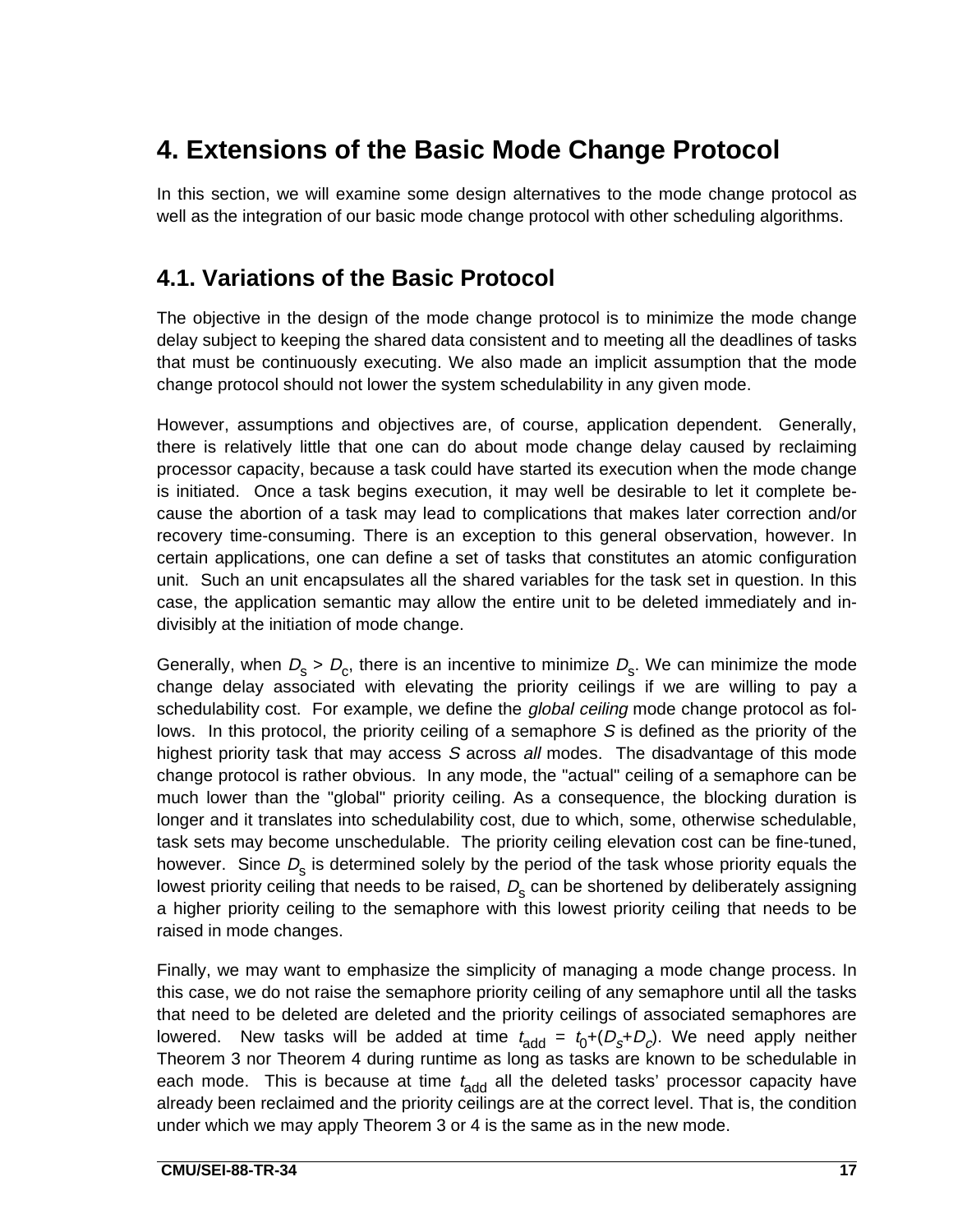### **4.2. Stability Under Transient Overload**

In the previous section, the computation time of a task is assumed to be constant. However, in many applications, task execution times are often stochastic, and the worst-case execution time can be significantly larger than the average execution time. In order to have a reasonably high average processor utilization, we must deal with the problem of transient overload. We consider a scheduling algorithm to be *stable* if there exists a set of *critical* tasks such that all tasks in the set will meet their deadlines even if the processor is overloaded. This means that under worst-case conditions, tasks outside the critical set may miss their deadlines. The rate monotonic algorithm is stable in the sense that the set of tasks that never miss their deadlines does not change as the processor gets more overloaded or as task phasings change. Of course, which tasks are in the critical task set depends on the worst-case utilizations of the particular tasks being considered. The important point is that the rate monotonic theory guarantees that if such a set exists, it always consists of tasks with the highest priorities. This means that if a transient overload should develop, tasks with longer periods will miss their deadlines.

Of course, a task with a longer period could be more critical to an application than a task with a shorter period. One might attempt to ensure that the critical task always meets its deadline by assigning priorities according to a task's importance. However, this approach can lead to poor schedulability, i.e., with this approach, deadlines of critical tasks might be met only when the total utilization is low.

The *period transformation* technique can be used to ensure high utilization while meeting the deadline of an important, long-period task. Period transformation means turning a longperiod important task into a high priority task by splitting its work over several short periods. For example, suppose task  $\tau$  with a long period T is not in the critical task set and must never miss its deadline. We can make  $\tau$  simulate a short period task by giving it a period of  $T/2$  and suspending it after it executes half its worst-case execution time,  $C/2$ . The task is then resumed and finishes its work in the next execution period. It still completes its total computation before the end of period T. From the viewpoint of the rate monotonic theory, the transformed task has the same utilization but a shorter period, T/2, and its priority is raised accordingly. It is important to note that the most important task need not have the shortest period. We only need to make sure that it is among the first  $n$  high priority tasks whose worst-case utilization is within the scheduling bound. A systematic procedure for period transformation with minimal task partitioning can be found in [11].

Period transformation allows important tasks to have higher priority while keeping priority assignments consistent with rate-monotonic rules. This kind of transformation should be familiar to users of cyclic executives. The difference here is that we don't need to adjust the code segment sizes so different code segments fit into shared time slots. Instead, τ simply requests suspension after performing  $C/2$  amount of work. Alternatively, the runtime scheduler can be instructed to suspend the task after a certain amount of computation has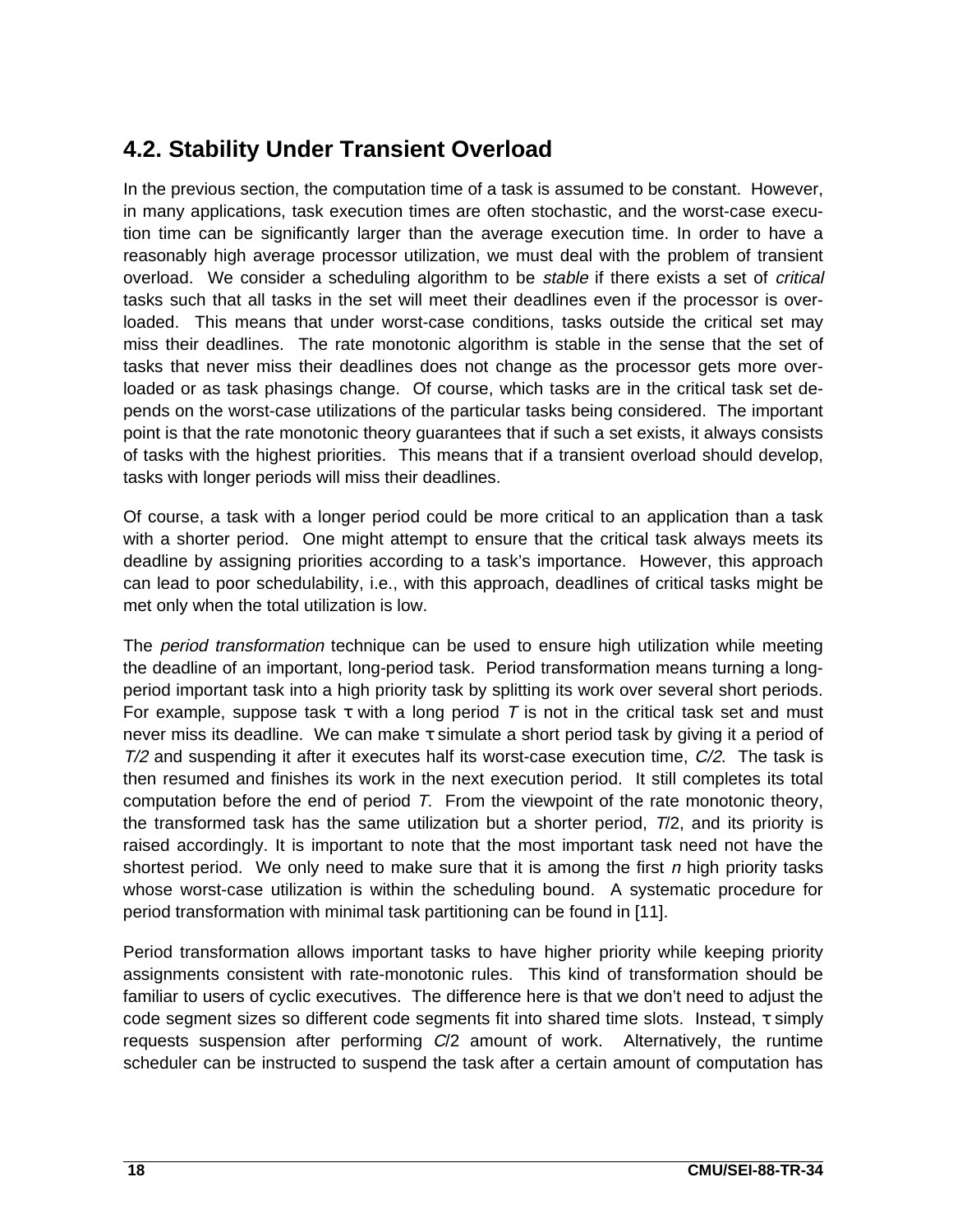been done, without affecting the application code.<sup>5</sup>

The period transformation approach has another benefit—it can raise the rate-monotonic utilization bound. Suppose the rate-monotonic utilization bound is  $U_{max}$  < 100%, i.e., total task utilization cannot be increased above  $U_{max}$  without missing a deadline. When a period transformation is applied to the task set,  $U_{max}$  will rise. For example:

Example 1: Let

- Task  $\tau_1$ :  $C_1$  = 4;  $T_1$  = 10;  $U_1$  = .400
- Task  $\tau_2$ :  $C_2$  = 6;  $T_2$  = 14;  $U_1$  = .428

The total utilization is .828, which just equals the bound of Theorem 1, so this set of two tasks is schedulable. If we apply Theorem 2, we find:

|    | $C_1 + C_2 \le T_1$  | $4 + 6 = 10$ | $l = 1, k = 1$ |
|----|----------------------|--------------|----------------|
| or | $2C_1 + C_2 \le T_2$ | $8 + 6 = 14$ | $l = 1, k = 2$ |

So Theorem 2 says the task set is just schedulable. Now suppose we perform a period transformation on task  $\tau_1$ , so  $C_1' = 2$  and  $T_1' = 5$ . The total utilization is the same and the set is still schedulable, but when we apply Theorem 2 we find:

| $C_1 + C_2 \le T_1$      | $2 + 6 > 5$  | $l = 1, k = 1$ |
|--------------------------|--------------|----------------|
| or $2C_1 + C_2 \le 2T_1$ | $4 + 6 = 10$ | $l = 2, k = 1$ |
| or $3C_1 + C_2 < T_2$    | $6 + 6 < 14$ | $l = 1, k = 2$ |

The second equation shows that the compute times for tasks  $\tau_1$  and/or  $\tau_2$  can be increased without violating the constraint. For example, the compute time of Task  $\tau_1$  can be increased by 2/3 units to 2.667, giving an overall schedulable utilization of 2.667/5 + 6/14 = .961, or the compute time of Task  $\tau_2$  can be increased to 8, giving an overall schedulable utilization of  $2/5 + 8/14 = .971$ . So the effect of the period transformation has been to raise the utilization bound from .828 to at least .961 and at most .971. Indeed, if periods are uniformly harmonic, i.e., if each period is an integral multiple of each shorter period, the utilization bound of the rate-monotonic algorithm is 100%. $<sup>6</sup>$  So the utilization bound produced by the rate</sup> monotonic approach is only an upper bound on what can be achieved if the periods are not transformed. Of course, as the periods get shorter, the scheduling overhead utilization increases, so the amount of useful work that can be done decreases. For example, before a period transformation, the utilization for a task, including scheduling overhead, is  $(C + 2S)/T$ .

<sup>&</sup>lt;sup>5</sup>The scheduler must ensure that τ is not suspended while in a critical region since such a suspension can cause other tasks to miss their deadlines. If the suspension time arrives but the task is in a critical region, then the suspension should be delayed until the task exits the critical region. To account for this effect on the schedulability of the task set, the worst-case execution time must be increased by  $\varepsilon$ , the extra time spent in the critical region, i.e., τ's utilization becomes (0.5C+ε)/0.5T.

<sup>&</sup>lt;sup>6</sup>For example, by transforming the periods in Example 3 so  $\tau'_1$  and  $\tau'_2$  both have periods of 50, the utilization bound is 100%, i.e., 4.7% more work can be done without missing a deadline.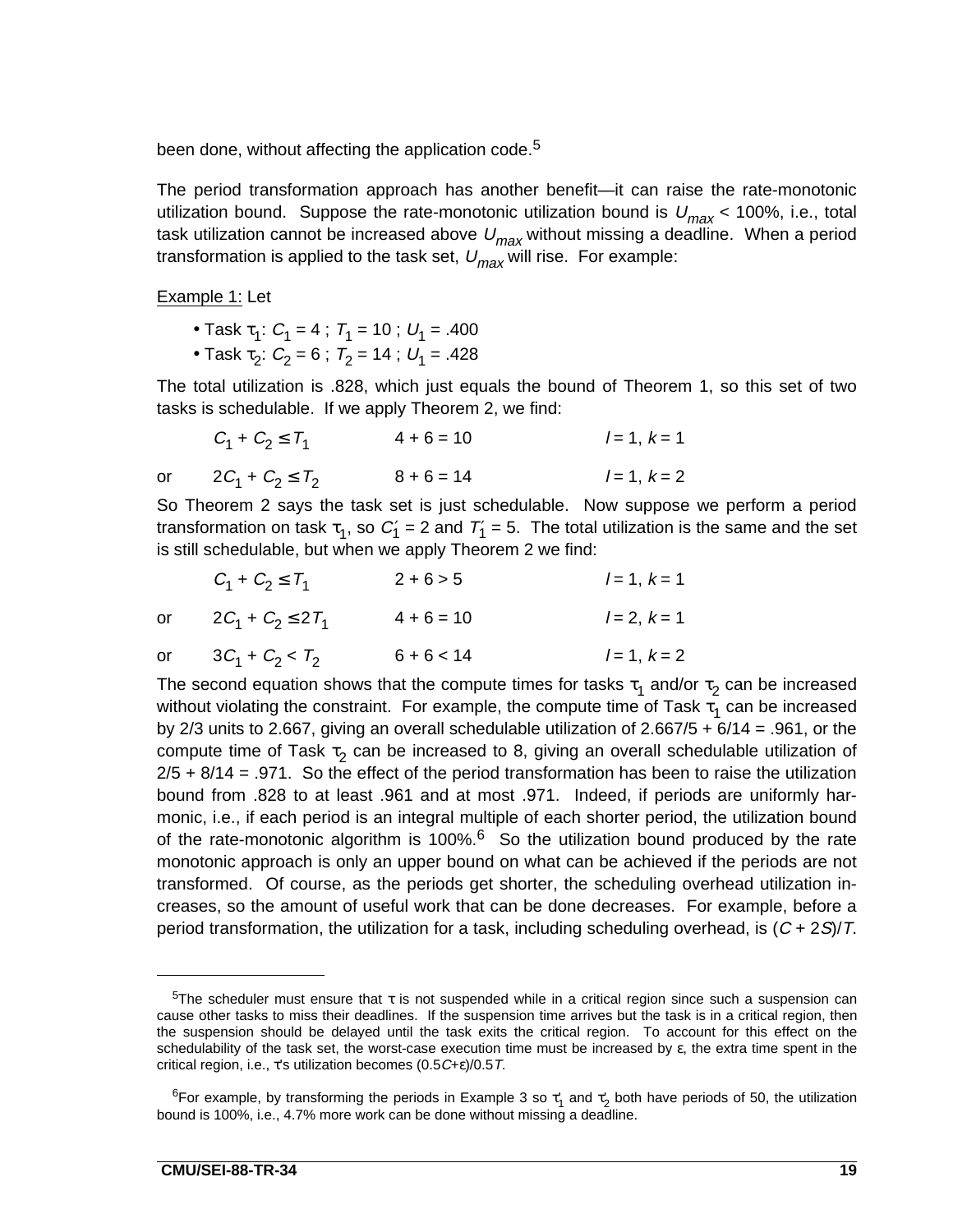After splitting the period into two parts, the utilization is  $(.5C + 2S)/.5T$ , so scheduling overhead is a larger part of the total utilization. However, the utilization bound is also increased, in general. If the increase in utilization caused by the scheduling overhead is less than the increase in the utilization bound, then the period transformation is a win—more useful work can be done while meeting all deadlines.

Period transformation does not affect the mode change protocol except that to delete a transformed task that has already started execution, we must wait for its completion which may take several "transformed periods". In addition, we cannot reclaim the processor capacity of a transformed task until the end of the last transformed period, which is also the end of the task's original period.

### **4.3. Scheduling Both Periodic and Aperiodic Tasks**

It is important to meet the regular deadlines of periodic tasks and the response time requirements of aperiodic events. (''Aperiodic tasks'' are used to service such events.) Let us begin with a simple example.

Example 2: Suppose that we have two tasks. Let  $\tau_1$  be a periodic task with period 100 and execution time 99. Let  $\tau_2$  be an aperiodic task that appears once within a period of 100 but the arrival time is random. The execution time of task  $\tau_2$  is 1 unit. If we let the aperiodic task wait for the periodic task, then the average response time is about 50 units. The same can be said for a polling server, which provides 1 unit of service time in a period of 100. On the other hand, we can deposit 1 unit of service time in a ''ticket box'' every 100 units of time; when a new ''ticket'' is deposited, the unused old tickets, if any, are discarded. With this approach, no matter when the aperiodic event arrives during a period of 100, it will find there is a ticket for 1 unit of execution time at the ticket-box. That is,  $\tau_2$  can use the ticket to preempt  $\tau_1$  and execute immediately when the event occurs. In this case,  $\tau_2$ 's response time is precisely 1 unit and the deadlines of  $\tau_1$  are still guaranteed. This is the idea behind the deferrable server algorithm [3], which reduces aperiodic response time by a factor of about 50 in this example.

In reality, there can be many periodic tasks whose periods can be arbitrary. Furthermore, aperiodic arrivals can be very bursty, as for a Poisson process. However, the idea remains unchanged. We should allow the aperiodic tasks to preempt the periodic tasks subject to not causing their deadlines to be missed. It was shown in [3] that the deadlines of periodic tasks can be guaranteed provided that during a period of  $T<sub>a</sub>$  units of time, there are no more than  $C_a$  units of time in which aperiodic tasks preempt periodic tasks. In addition, the total periodic and aperiodic utilization must be kept below  $U_a + ln[(2 + U_a)/(2U_a + 1)]$ , where  $U_a =$  $C_q/T_q$ . And the server's period must observe the inequality " $T_q \le (T - C_q)$ ", where T is the period of a periodic task whose priority is next to the server.

Compared with background service, the deferrable server algorithm typically improves aperiodic response time by a factor between 2 and 10 [3]. Under the deferrable server algo-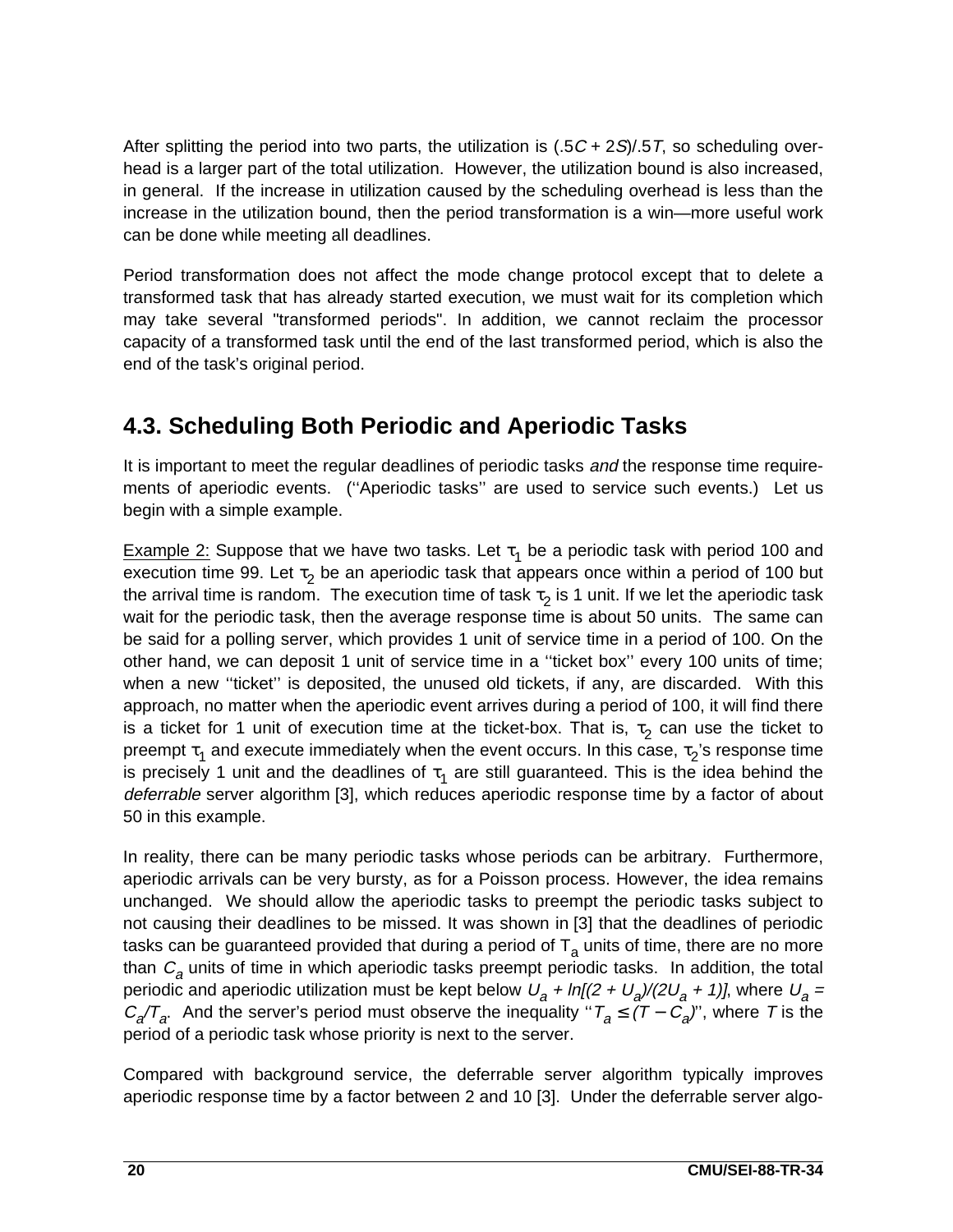rithm, both periodic and aperiodic task modules can be modified at will as long as the utilization bound is observed. Figure 4-1 illustrates the relative performance between background execution, the deferrable server algorithm, and polling. The workload is 60% periodic and 20% aperiodic. We assume a Poisson arrival process and exponentially distributed execution time for the aperiodic tasks. Since the mean aperiodic workload is fixed at 20%, short mean interarrival times imply short mean execution times. As we can see from Figure 4-1, the deferrable server is most effective for frequent arrivals with small service times.

#### **Figure 4-1:** Scheduling Both Aperiodic and Periodic Tasks

A variation to the deferrable server algorithm is known as the *sporadic* server algorithm [13]. As with the deferrable server algorithm, we allocate  $C_a$  units of computation time within a period of  $T_a$  units of time. However, the  $C_a$  of the server's budget is not refreshed until the budget is consumed.<sup>7</sup> From a capacity planning point of view, a sporadic server is equivalent to a periodic task that performs polling. That is, we can place sporadic servers at various priority levels and use only Theorems 1 and 2 to perform a schedulability analysis. Sporadic and deferrable servers have similar performance gains over polling, because any time an aperiodic task arrives, it can use the allocated budget immediately. When polling is used, however, an aperiodic arrival generally needs to wait for the next instant of polling. The sporadic server has the least runtime overhead. Both the polling and the deferrable servers have to be serviced periodically, even if there are no aperiodic arrivals.<sup>8</sup> There is no

 $7$ Early refreshing is also possible under certain conditions, see [13].

 $8$ The ticket box must be refreshed at the end of each deferrable server's period.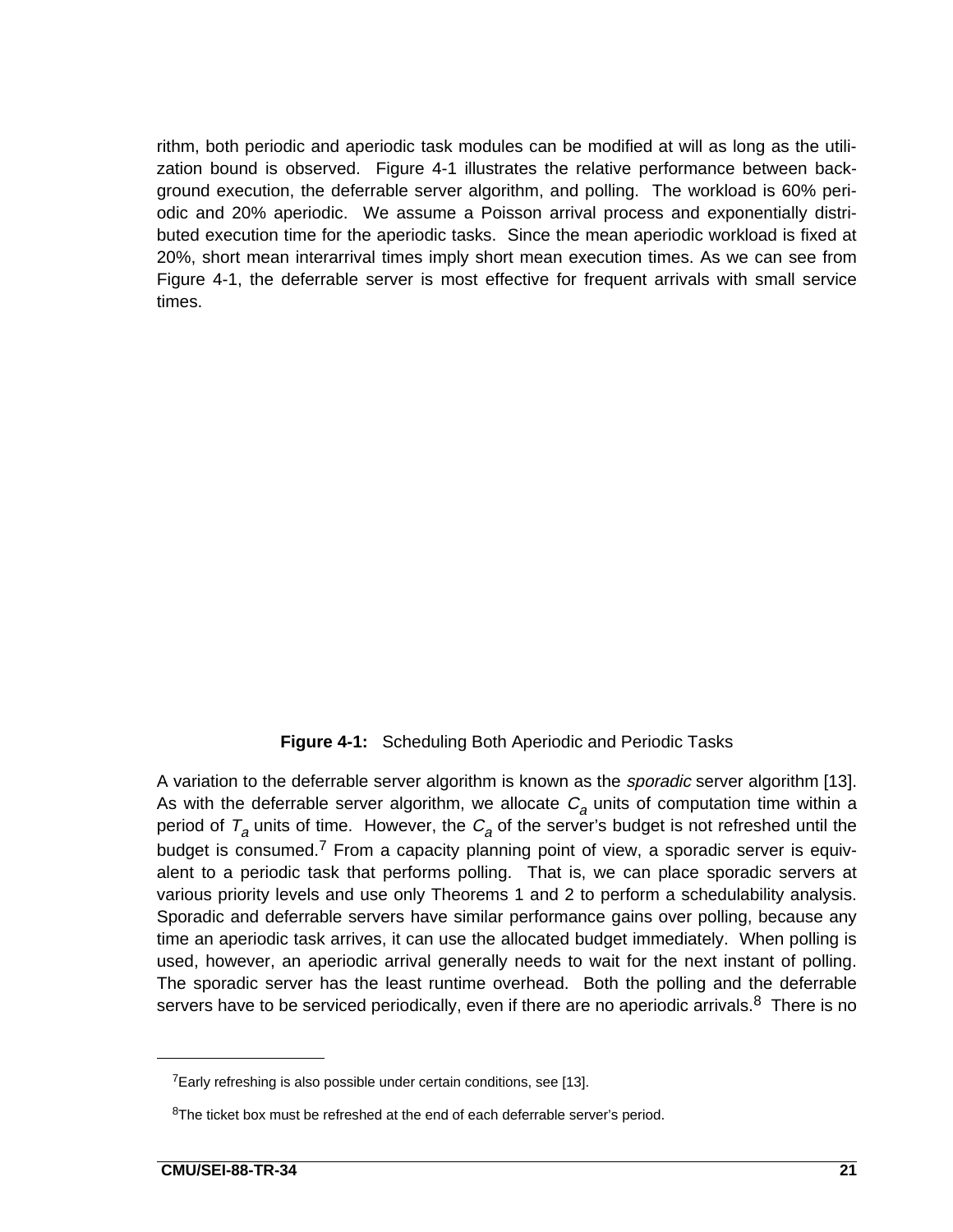overhead for the sporadic server until its execution budget has been consumed. In particular, there is no overhead if there are no aperiodic arrivals. Therefore, the sporadic server is especially suitable for handling emergency aperiodic events that occur rarely but must be responded to quickly.

From a scheduling point of view, polling, sporadic or deferrable server algorithms transform aperiodic activities into equivalent periodic activities that can be accommodated by the ratemonotonic scheduling algorithm. We can increase or decrease the capacity of a server task as if it were a normal periodic task.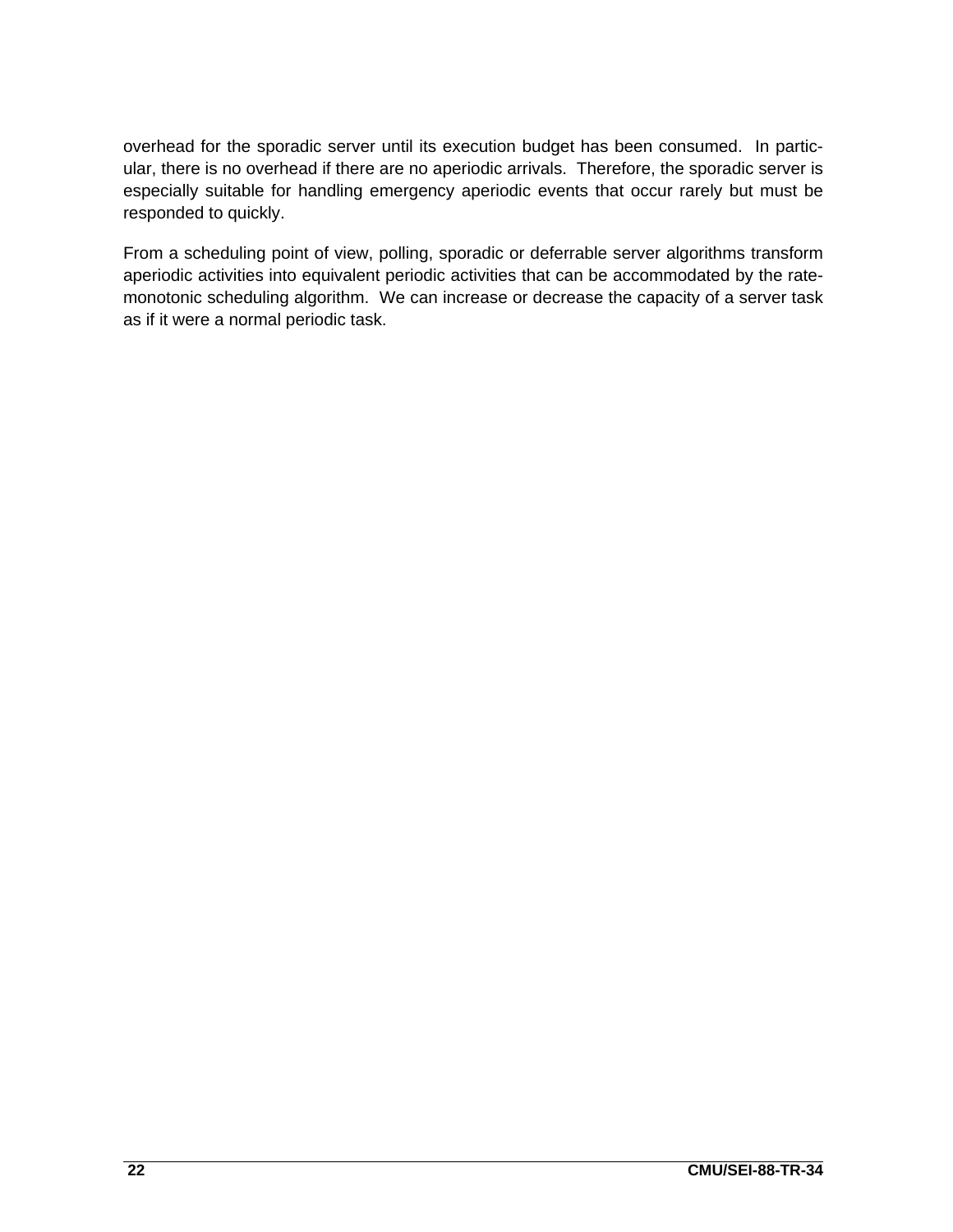# **5. Conclusions**

In many real-time applications, neither the task set nor the task priorities can remain static throughout the mission. A change in operational mode often leads to the modification of task parameters as well as the addition of new tasks and deletion of old tasks. In this paper, we have developed a simple mode change protocol in a prioritized preemptive scheduling environment. We have shown that under this mode change protocol, there cannot be mutual deadlocks, and a high priority job can be blocked by lower priority jobs for at most the duration of one critical section, despite the addition and deletion of tasks during the mode change. We have shown that the worst-case mode change delay under this protocol is bounded and is generally much shorter than that possible in a commonly used cyclical executive.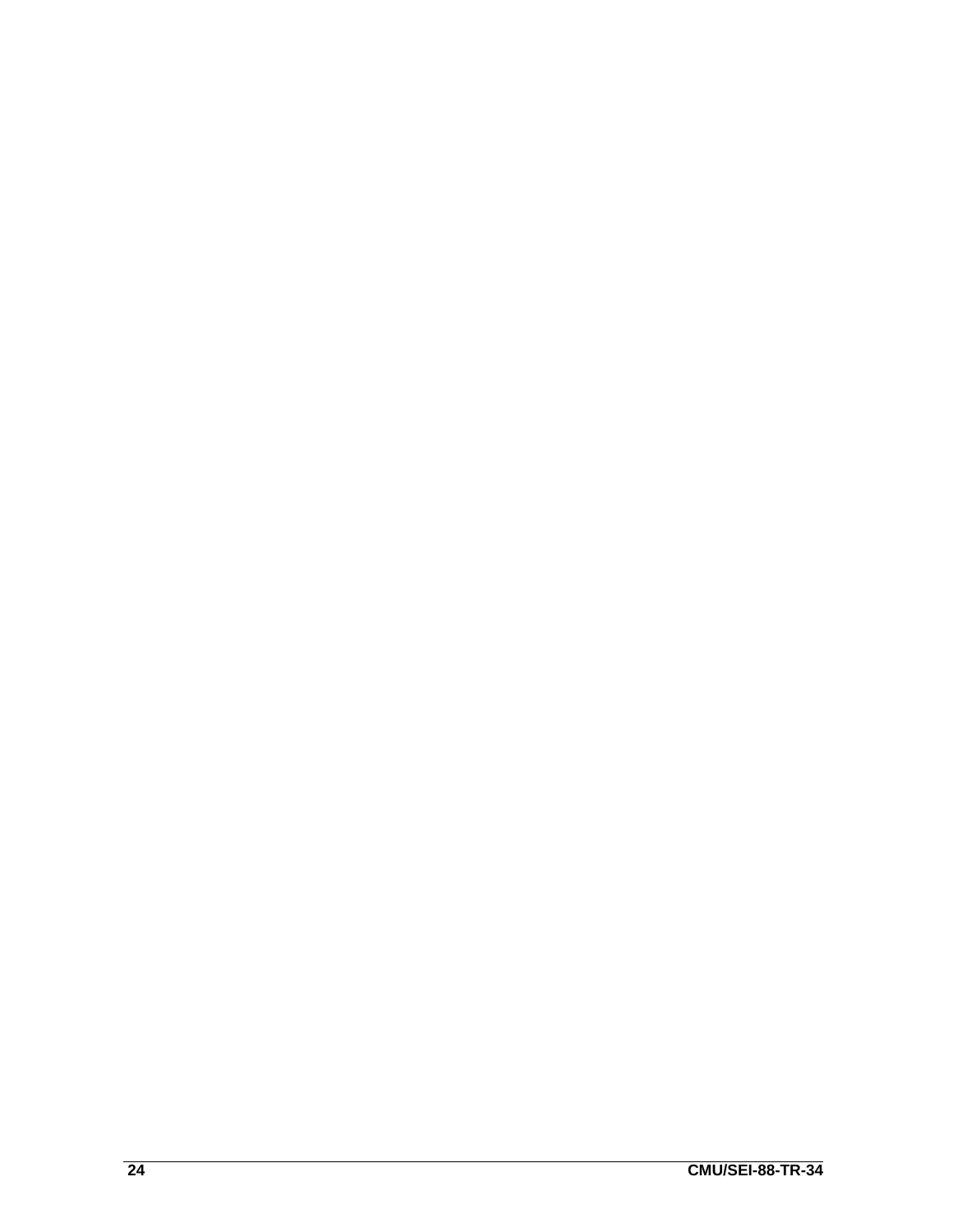# **Acknowledgement**

The authors wish to thank John Goodenough for his helpful comments.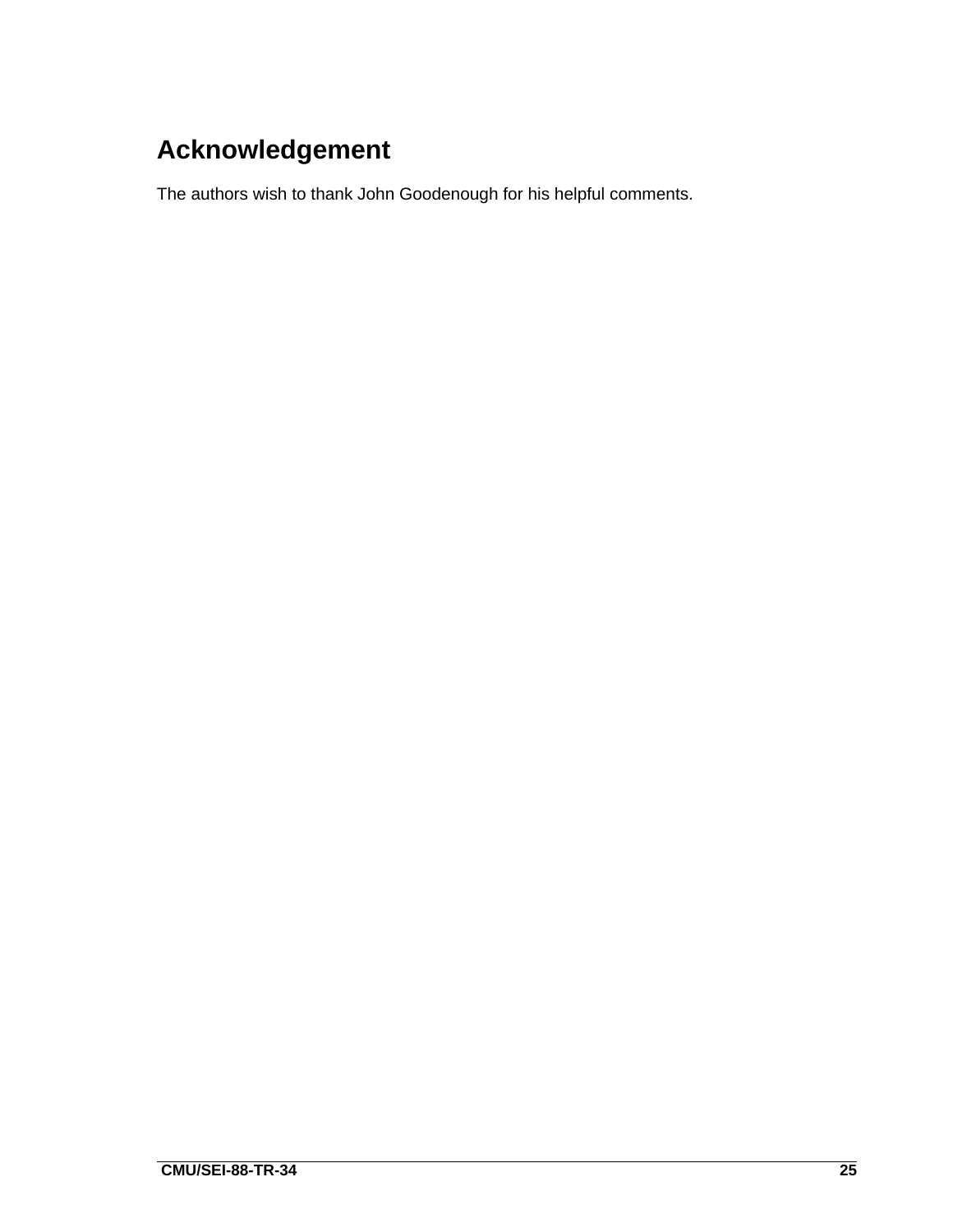#### **References**

[1] Goodenough, J. B., and Sha, L. The Priority Ceiling Protocol: A Method for Minimizing the Blocking of High Priority Ada Tasks.

To appear in the Proceedings of the 2nd ACM International Workshop on Real-Time Ada Issues , 1988.

- [2] Lehoczky, J. P., and Sha, L. Performance of Real-Time Bus Scheduling Algorithms. ACM Performance Evaluation Review, Special Issue vol. 14, no. 1 , May, 1986.
- [3] Lehoczky, J. P., Sha L., and Strosnider, J. Enhancing Aperiodic Responsiveness in a Hard Real-Time Environment. IEEE Real-Time System Symposium , 1987.
- [4] Lehoczky, J. P., Sha, L., and Ding, Y. The Rate Monotonic Scheduling Algorithm—Characterization and Average Case Behavior. Technical Report, Department of Statistics, Carnegie Mellon University, 1987.
- [5] Leinbaugh, D. W. Guaranteed Response Time in a Hard Real-Time Environment. IEEE Transactions on Software Engineering , January 1980.
- [6] Leung, J. Y., and Merrill M. L. A Note on Preemptive Scheduling of Periodic, Real-Time Tasks. Information Processing Letters, vol. 11, no. 3:pp. 115-118, November 1980.
- [7] Liu, C. L., and Layland J. W. Scheduling Algorithms for Multiprogramming in a Hard Real Time Environment. JACM 20 (1):46 - 61, 1973.
- [8] Rajkumar, R., Sha, L., and Lehoczky, L. On Countering The Effect of Cycle Stealing in A Hard Real-Time Environment. IEEE Real-Time System Symposium , 1987.
- [9] Rajkumar, R., Sha, L., and Lehockzy J.P. Real-Time Synchronization Protocols for Multiprocessors. To appear in Proceedings of the IEEE Real-Time Systems Symposium , 1988.
- [10] Ramaritham K., and Stankovic J. A. Dynamic Task Scheduling in Hard Real-Time Distributed Systems. IEEE Software, July 1984.
- [11] Sha, L., Lehoczky, J. P., and Rajkumar, R. Solutions for Some Practical Problems in Prioritized Preemptive Scheduling. IEEE Real-Time Systems Symposium , 1986.
- [12] Sha, L., Rajkumar, R., and Lehoczky, J. P. Priority Inheritance Protocols: An Approach to Real-Time Synchronization. To appear in IEEE Transactions on Computers , 1989.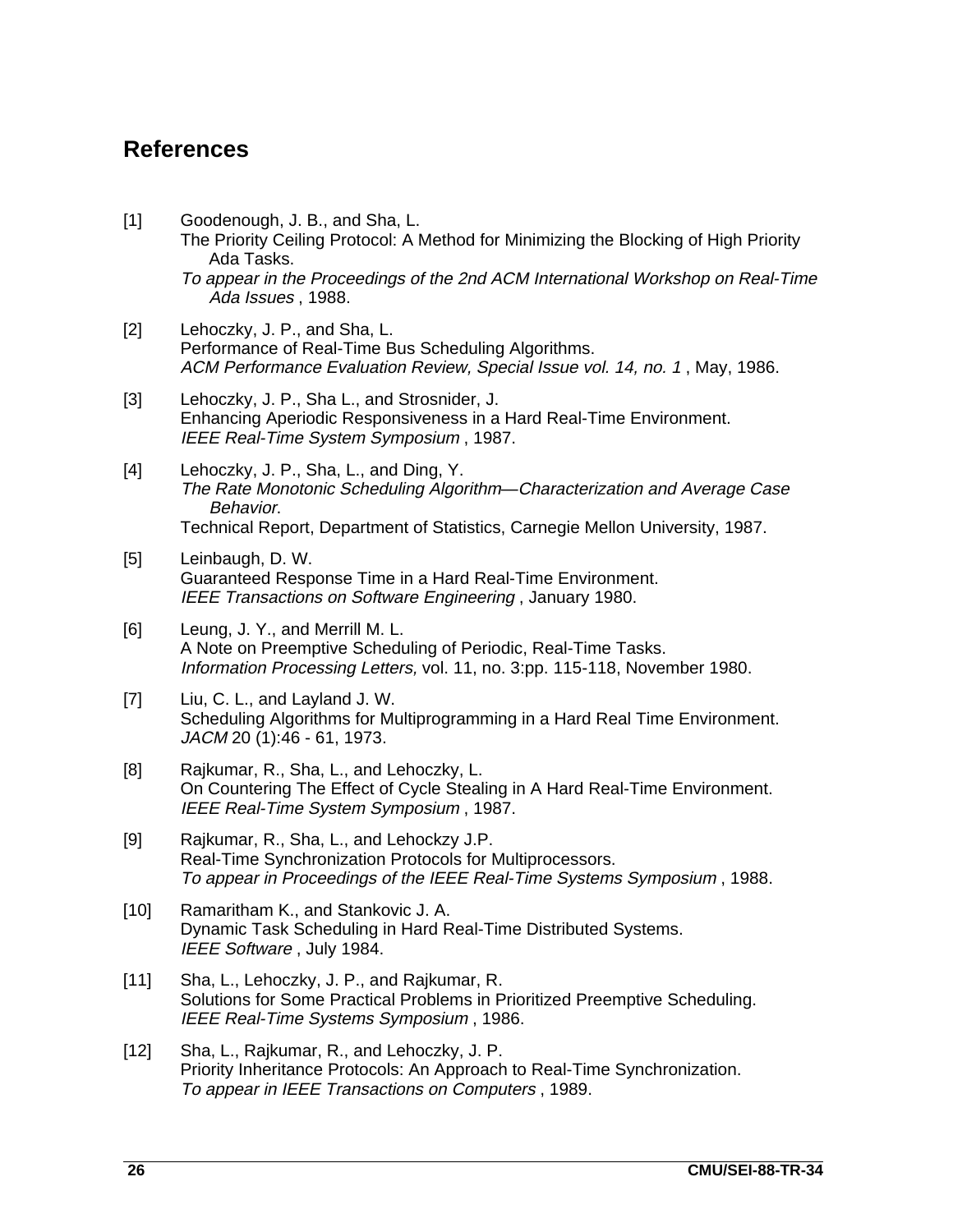- [13] Sprunt, B., Sha, L., and Lehoczky, J. P. Scheduling Sporadic and Aperiodic Events in a Hard Real-Time System. CMU/SEI Technical Report (in preparation) , 1988.
- [14] Zhao, W., Ramamritham, K., and Stankovic, J. Preemptive Scheduling Under Time and Resource Constraints. IEEE Transactions on Computers , August 1987.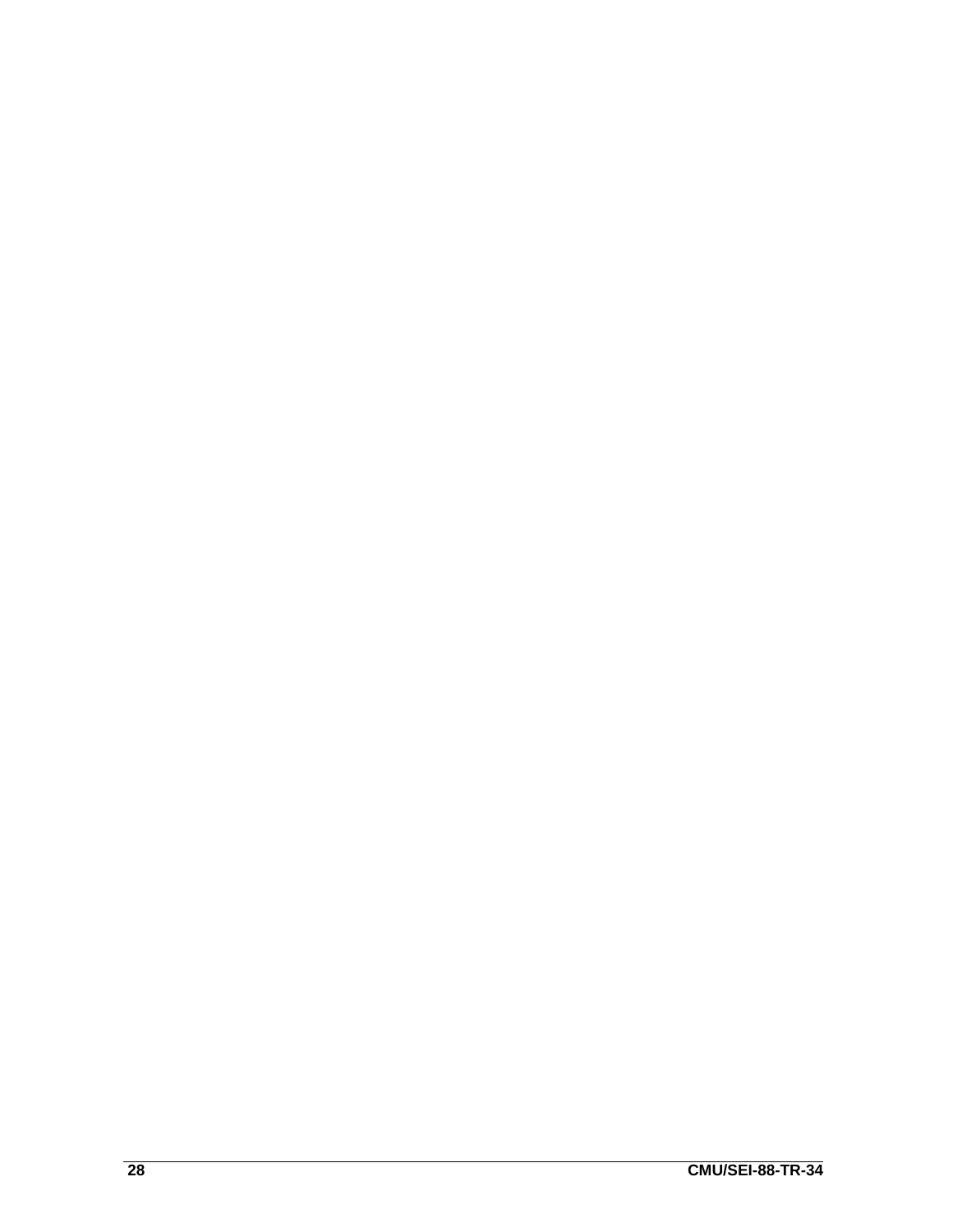# **Table of Contents**

| 1. Introduction                                   | 1  |
|---------------------------------------------------|----|
| 2. Scheduling Periodic Tasks                      | 3  |
| 2.1. Scheduling Independent Periodic Tasks        | 3  |
| 2.2. Task Synchronization                         | 5  |
| 2.3. An Example                                   | 7  |
| 3. Mode Change Protocols                          | 9  |
| 3.1. Mode Changes for Independent Tasks           | 9  |
| 3.2. The Basic Mode Change Protocol               | 10 |
| 3.3. Properties of The Basic Mode Change Protocol | 14 |
| 3.4. Mode Change Delays                           | 15 |
| 4. Extensions of the Basic Mode Change Protocol   | 17 |
| 4.1. Variations of the Basic Protocol             | 17 |
| 4.2. Stability Under Transient Overload           | 18 |
| 4.3. Scheduling Both Periodic and Aperiodic Tasks | 20 |
| <b>5. Conclusions</b>                             | 23 |
| Acknowledgement                                   | 25 |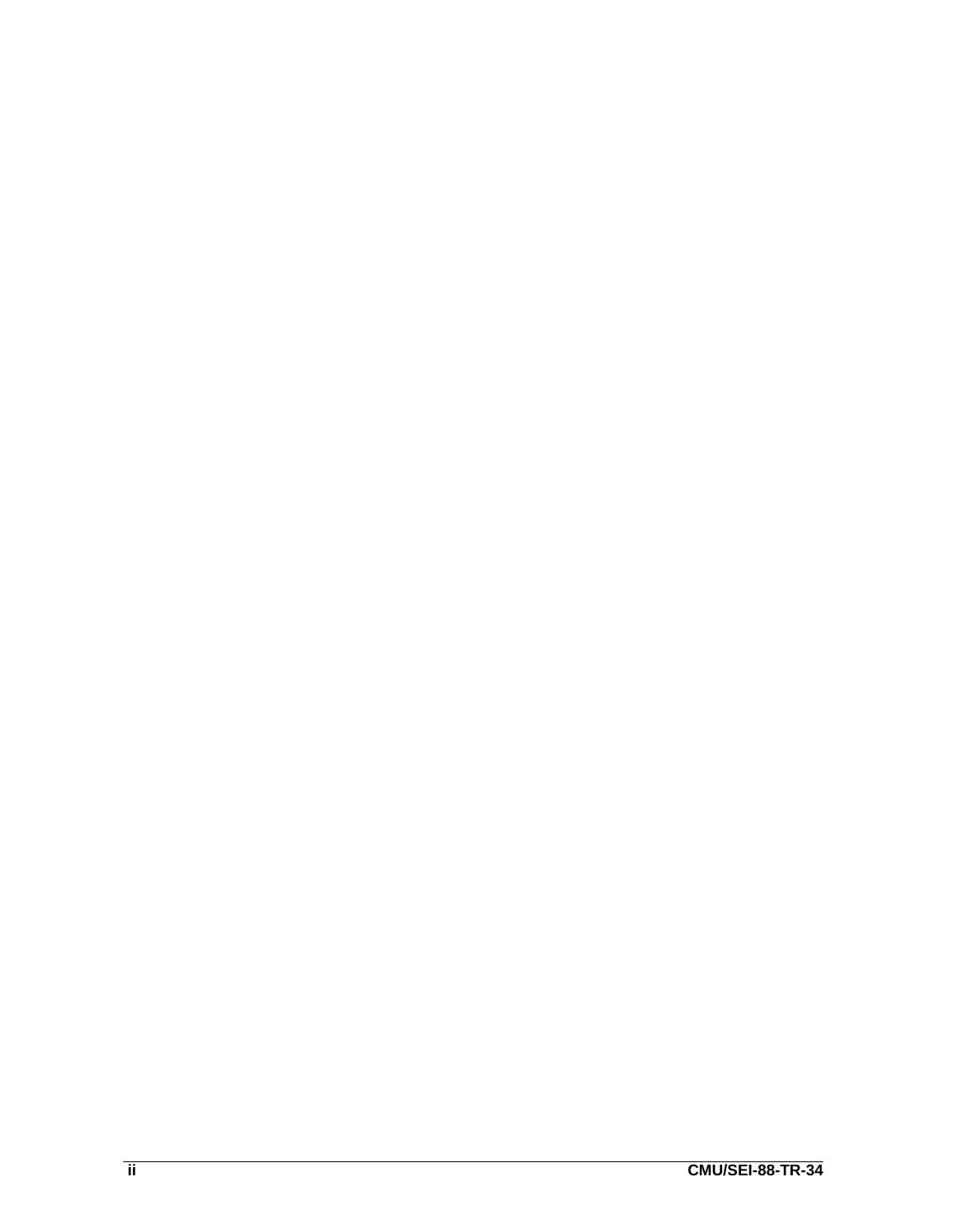# **List of Figures**

| <b>Figure 3-1:</b> Sequence of Events Described in Example 4    | 12 |
|-----------------------------------------------------------------|----|
| <b>Figure 4-1:</b> Scheduling Both Aperiodic and Periodic Tasks | 21 |